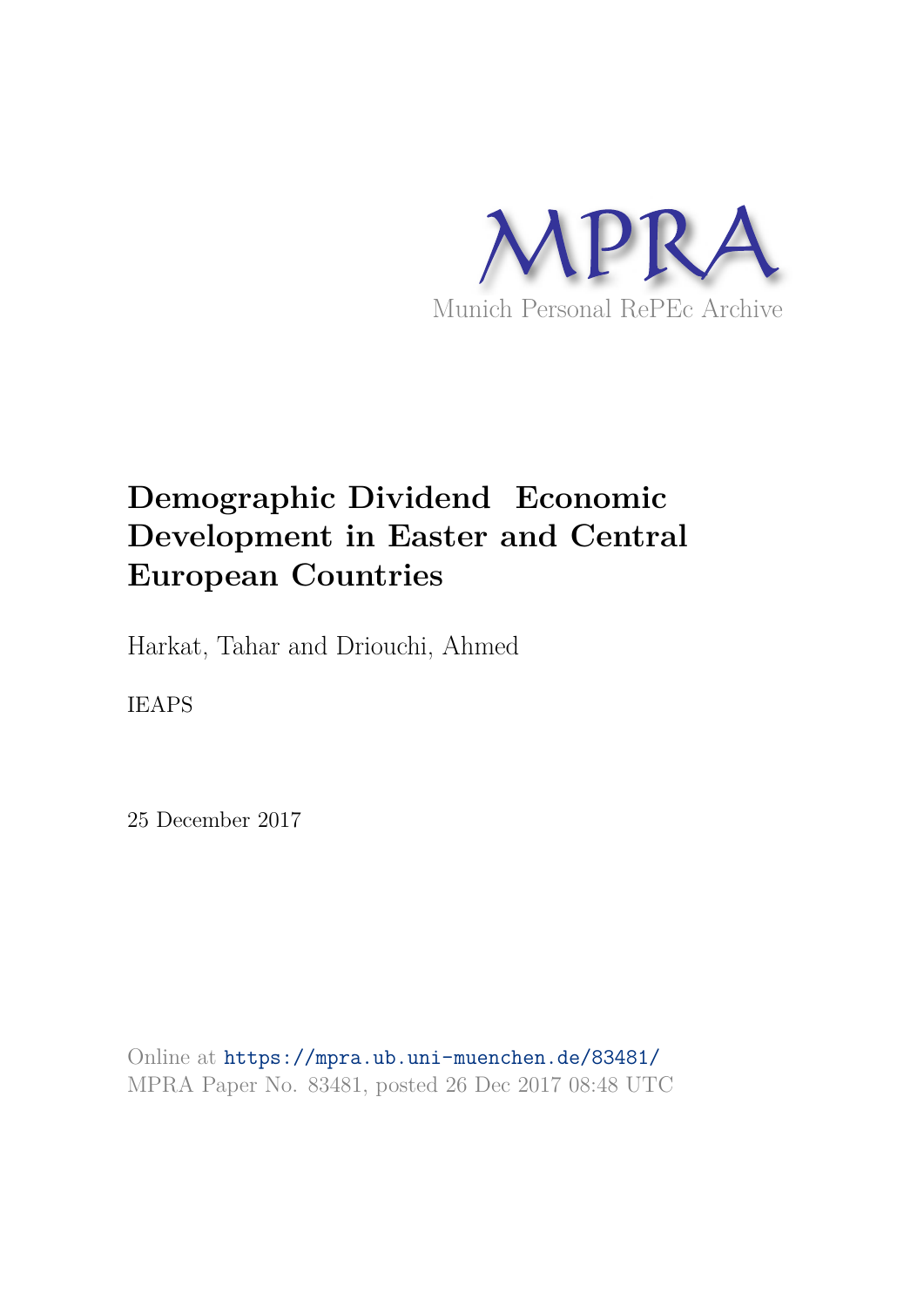### **Demographic Dividend & Economic Development in Easter and Central European Countries:**

**By Tahar Harkat and Ahmed Driouchi, Institute of Economic Analysis and Prospective Studies (IEAPS), Al Akhawayn University** 

**Note:** I certify I have the right to publish with the MPRA

### **Abstract:**

The following paper discusses the occurrence of the demographic dividend in Eastern and Central European countries (ECE). The data used is extracted from the World Bank and provides with descriptive statistics in addition to empirical analyses of fertility and mortality rates, and the significant causal links between the change in the demographic composition and unemployment, economic development, expenditure, education, and female participation variables. This is throughout regression analysis process with robust standard error and Granger causality tests. Empirical findings indicate that both the fertility rates and mortality rates of infants have decreasing trends in these countries. Further analysis indicates that the demographic dividend already occurred in these countries and has ended except for Estonia, Hungary and Romania. The last part of the results indicates that the change of the demographic composition of the populations of ECE countries have causalities that differ from an economy to another.

**Keywords:** Demographic Dividend, Demographic Transition, ECE Countries, Granger Causality

**JEL:** J11-J13-O11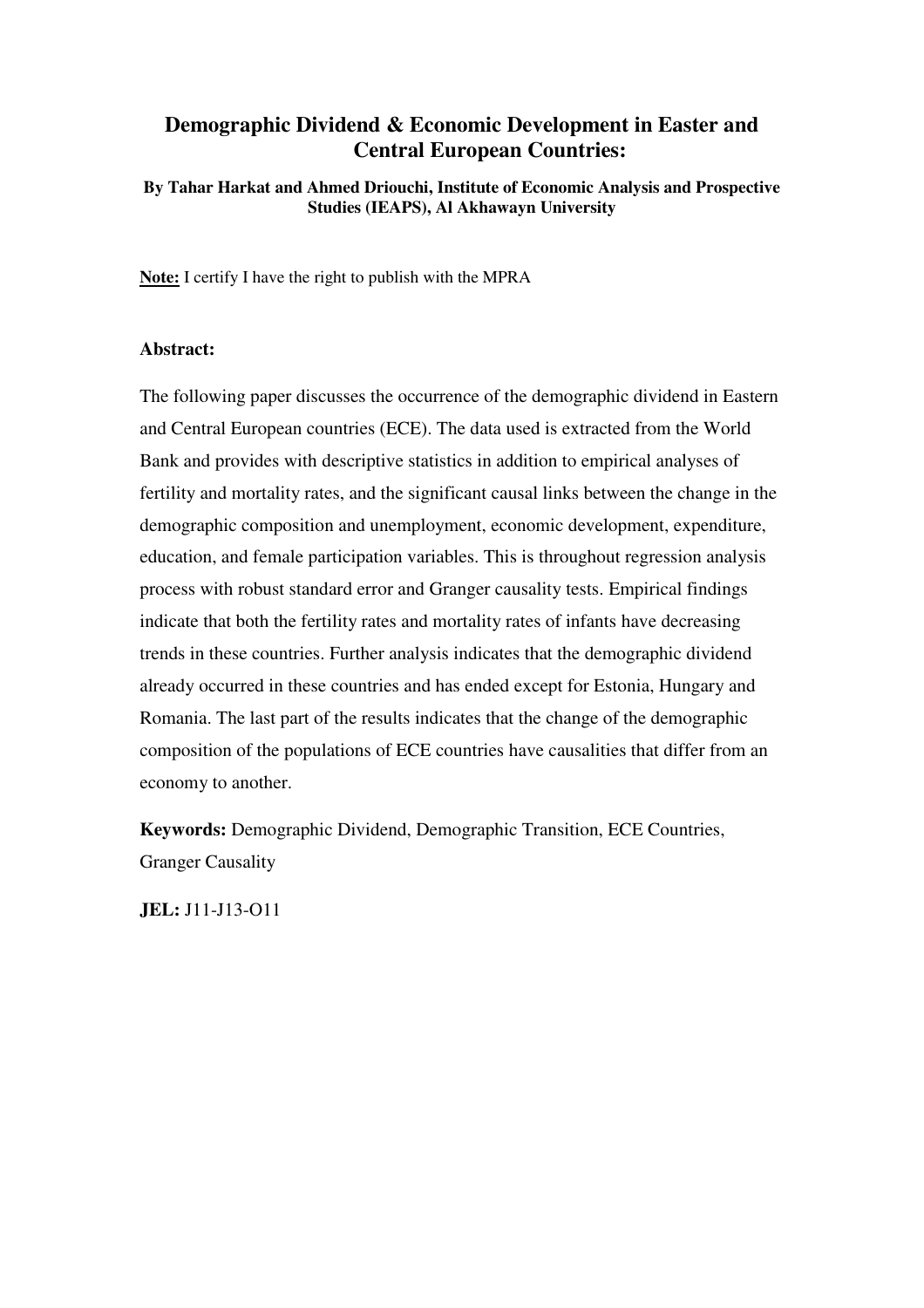### **Introduction:**

Changes in population ageing and population composition operates in Eastern and Central European (ECE) countries within different periods and different geographical locations (Gløersen, Drăgulin, & Hans, 2016). The rapid demographic changes occurred during this previous 50 years (European Commission, 2014) and resulted in the decrease of the working age ratio in all ECE countries. The demographic transition is characterized by declining fertility rates and depopulation in rural areas (Aabrenn, 1989).

Policy makers in ECE countries are reforming their policies with regard to territorial development besides scaling down public services (European Parliament, 2008). Other discussed policies that are directly linked to the change of the demographic transition concern over-concentration in some geographic locations, intra and extra-European migration, etc. (Barca, 2009; OECD, 2006; European Commission, 2011; European Parliament, 2010).

This paper is a follow up to the contribution of Harkat and Driouchi (2017), and aims at studying the demographic dividend in ECE countries. The demographic dividend is the window of economic opportunity that results from declining fertility rates and declining mortality rates, as more resources are allocated for the working age population.

The focus of this study is to estimate the demographic dividend and the periods of its occurrence of each ECE country in addition to the analyses of the impacts of the dependency ratio, which represent the population change with focus on the working age population, on economic, social, and educational variables.

Research questions that can be raised at this stage are:

- Does ECE countries have significant decreasing trends of fertility and mortality?
- Which countries are still under the demographic dividend period?
- What are the impact of the change in the population ageing on social, economic, and educational variables?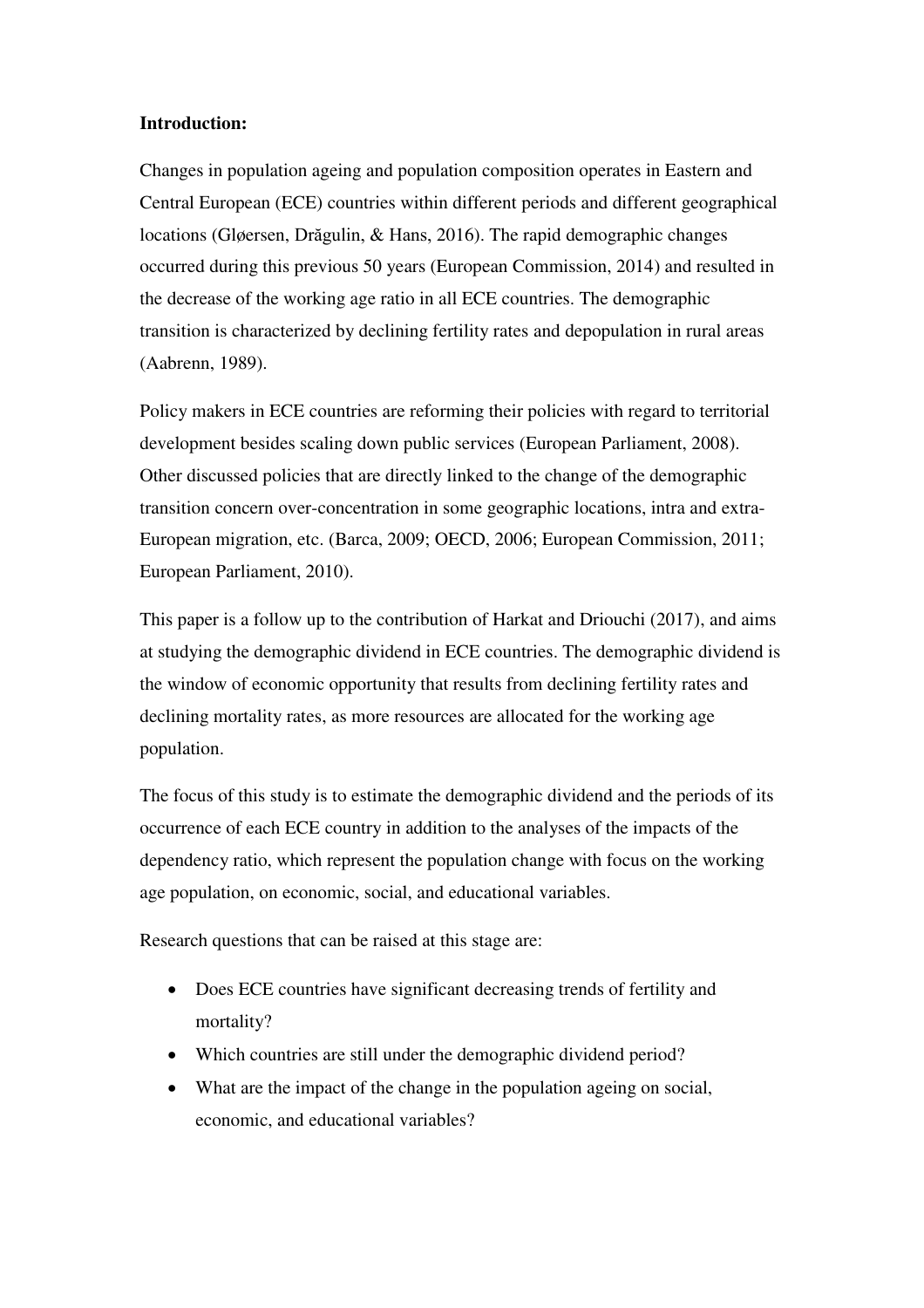Did the population change affect significantly females' participation in education?

This paper introduces a brief literature review of the demographic dividend followed by the theoretical framework. This is followed by the data & method section, results section, and conclusion & discussion.

### **Literature Review:**

In the early to mid- $20<sup>th</sup>$  century, the Eastern and Central European countries have been moving throughout a significant population transition (Chawla, Betcherman & Banerji, 2007), but until nowadays, there are only few contributions that analyzes the impact of the fertility rate (Caldwell & Schindlmayr, 2003).

The contribution of Bloom, Canning, and Sevilla (2003) provides with a model that studies the interrelationship between the demographic change, or the demographic transition as a dependent variable, and economic growth, that is represented by the GDP per capita. Other studies analyzes the determinants that lead to the demographic transition (Hobcraft, 1996; Lesthaeghe, 1989). In the case of Cameroon, it is the economic crisis that led to the decline in fertility rate (Eloundou-Enyegue, Stokes & Cornwell, 2000). The economic crisis in the US that occurred in the 1970s also encourages the personal attitude of low-fertility (Teitelbaum & Winter, 1985).

The effect of the demographic change on social and economic variables in ECE countries has been subject to the interest of many researchers (Holzer & Kowalska, 1997; Kamaras, 1999; Philipov, 2001; Rychtarikova & Kraus, 2001; Caldwell & Schindlmayr, 2003; Standing, 1996; Witte & Wagner, 1995). ECE economies do not show any evidence of long or prolonged economic crisis that led to the demographic change, except for some few countries (Madison, 2001; Eurostat, 2004).

The contribution of Hoff (2008) describes the main drivers of the population ageing change that are mortality, fertility, and migration in ECE countries. According to Eurostat data, the life expectance in European Union (EU) has increased in the period between 1960 and 2004 from 67 to 77 for males. But in some countries such as Czech Republic, Bulgaria, and Slovakia, the life expectancy is only 68 years. In other EU countries such as Russia, life expectancy decreased because of unhealthy lifestyles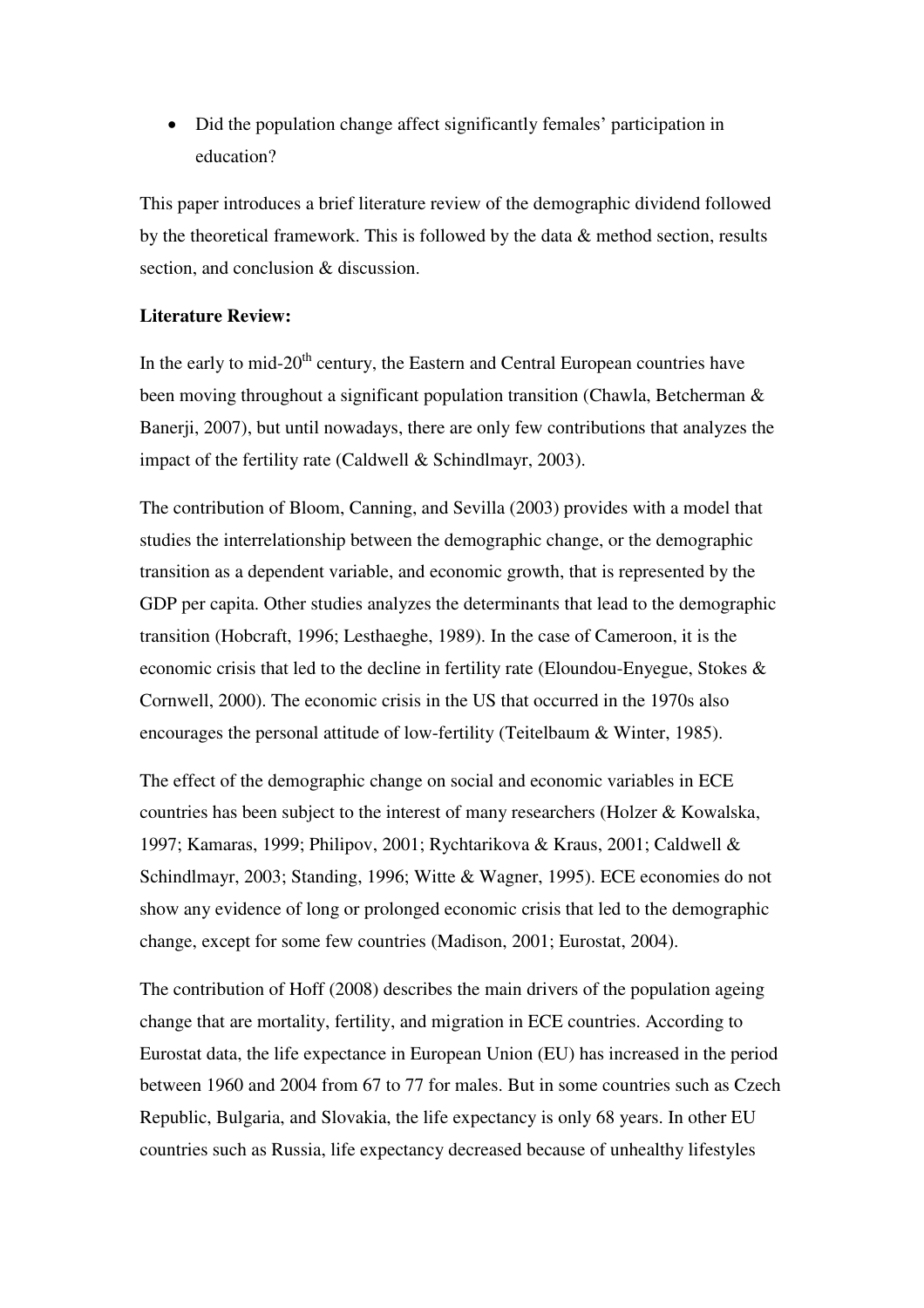(Bloom, Canning & Sevilla, 2003; Leon et al., 1997; Shkolnikov & Valin, 1995; Walberg et al., 1998).

With regard to fertility rates among ECE countries, Hoff (2006), Fratczak (2004), and Chesnais (1992) indicates that their trends are decreasing for all these economies. These contributions also indicate that starting 1960s, all ECE countries started having significant shares of older people in their societies.

Further analysis should be on the first and second demographic dividend in ECE. This will enable to these economies to identify the window of opportunity and adapt them to make policies and reforms to benefit youth employment and economic development.

### **Theoretical Framework:**

Kirk (1996) first introduced the demographic transition theory that is characterized by the transition from higher rates of fertility and mortality to lower ones (Lee, 2003; Davis, 1963). This demographic shift leads to an accelerated economic growth, mainly because of the increase of the active population, and the decrease of the dependents, that are either the youngest segment between 0 and 14 years old, or the oldest segment that are over the age of 65 (Gribble & Bremner, 2012).

This is defined as the demographic dividend or the window of opportunity of economies, as there is more labor supply, and resources are targeting the working age segment (Bloom et al., 2002).

This contribution is a follow up to the research of Harkat and Driouchi (2017).

The current paper borrowed the model of Barro and Sala-i-Martin (1995; 2004) to analyze the link between the income per capita and economic growth, and apply it to estimate the demographic dividend. This model is used in many contributions (Mody & Aiyar, 2011; Bloom & Canning, 2004; Harkat & Driouchi, 2017).

The demographic dividend is estimated by analyzing the link between the income per capita with emphasis on the working age segment, and is given by the following model:

$$
DD_t = \beta_1(\ln(w_t) - \ln(w_0)) + \beta_2(g(w_t))
$$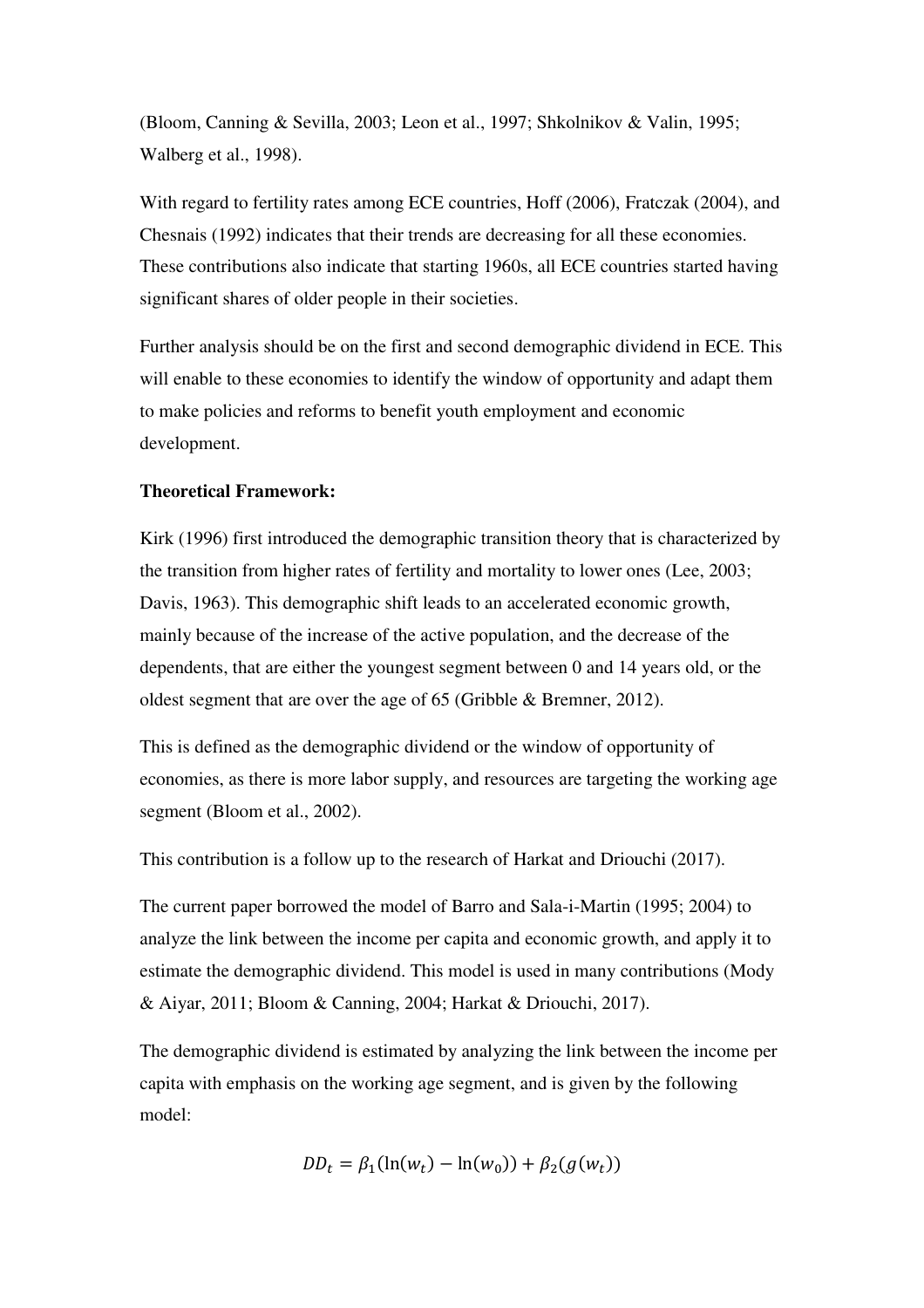In the formula above, the  $DD_t$  represents the demographic dividend at period t,  $w_t$  represent the working age ratio, which is the working population over the dependent population, at time t, and  $w_0$  represent the initial working age ratio, which is based on the year of 1960.

With regard to the coefficients  $\beta_1$  and  $\beta_2$ , the are derived from the robust standard error regression between the GDP growth as independent variable, and GDP per capita, log working age ratio, and log initial working age ratio, as dependent variables.

### **Empirical Investigation**

#### **1. Data and methods:**

The results in this contribution are divided into three sections. The first part analyzes the trends of the fertility rate and the mortality per 1000 infants. These trends are analyzed using regression models that are:

$$
Y_i = \alpha + \beta_1 F_i + \varepsilon
$$

$$
Y_i = \alpha + \beta_1 M_i + \varepsilon
$$

Where:

Y: is the independent variable, which represents years,  $\alpha$ : the intercept,  $\beta$ : the coefficient that corresponds to each variable,  $F_i$ : fertility rate at year i,  $M_i$ : mortality rate at year i,  $\varepsilon$ : standard error.

Concerning the second part, it estimates the demographic dividend using a hetroskedasticity-robust standard error regression process to derive the coefficients of the log initial working age ratio and the growth of the working age ratio. This regression process is given by the following model:

$$
GDP growth_i = \alpha + \beta_1 X_{1i} + \beta_2 X_{2i} + \beta_3 X_{3i} + \varepsilon
$$

Where:

 $Y_i$ : is the independent variable, which represents the GDP growth,  $\alpha$ : the intercept,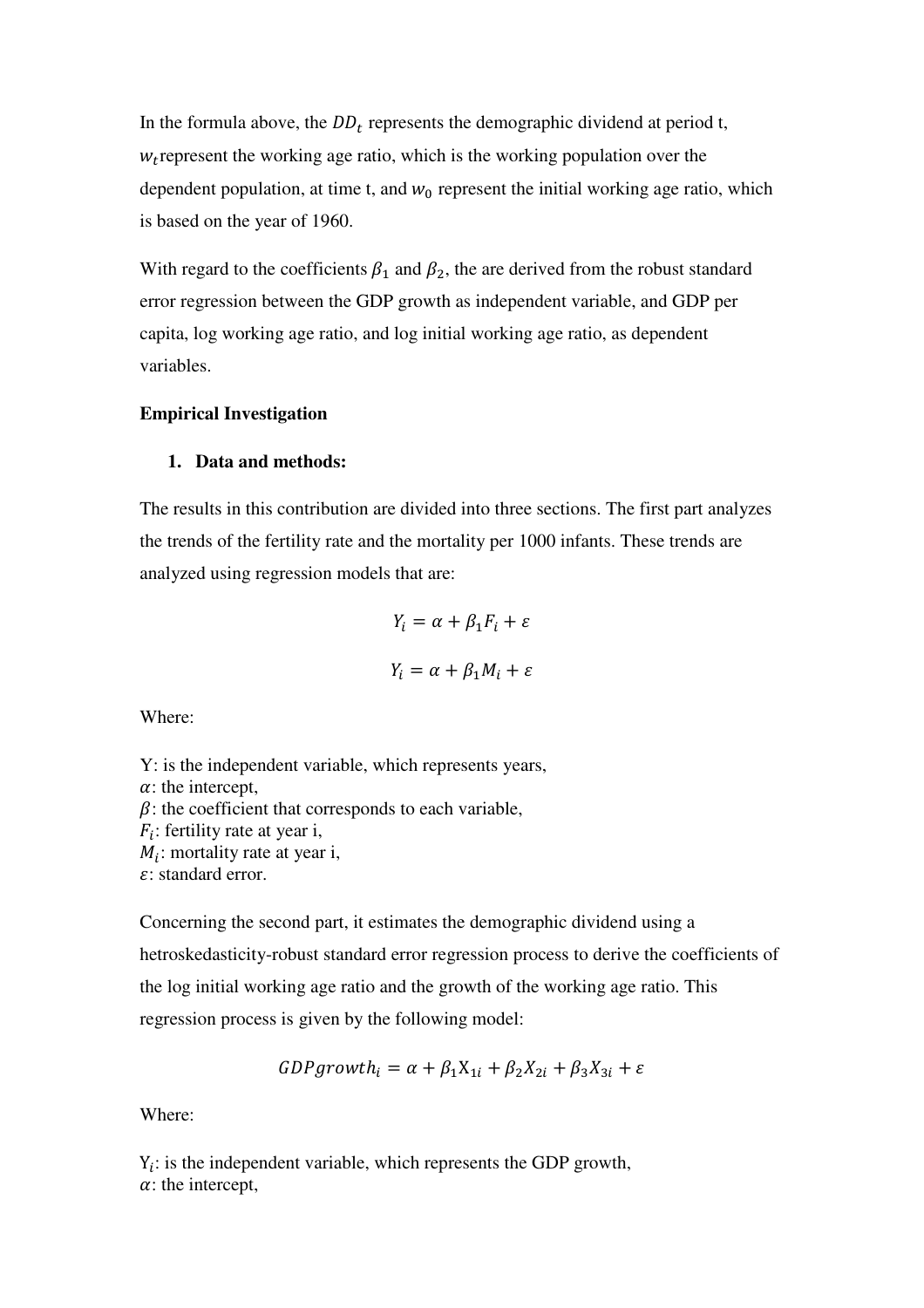$\beta$ : the coefficient that corresponds to each variable,  $X_{1i}$ : log (GDP per capita) at year i,  $X_{2i}$ : log (initial working age ratio) at year i,  $X_{3i}$ : growth of initial working age ratio at year i, : standard error.

The last part of the results indicates the causal links between the dependency ratio, that represent the change in the demographic composition with focus on the population age 15-65, and unemployment, economic development, expenditure, education, and female participation in education variables.

With regard to the unemployment variables, they are composed of: total labor force, male labor force, total unemployment, male unemployment, female unemployment, and youth participation in the labor force. For the economic development variables, they are GDP per capita, GDP per capita growth, gross savings, industry value added, and agriculture value added. Concerning the expenditure variables, they are expenditure on education, expenditure per capita on health, expenditure on health, expenditure on private health, and expenditure on public health. For the education variables, they are enrolment in primary education, enrolment in secondary education, enrolment in secondary vocational education, and enrolment in secondary general education. Finally, and for the female participation in education, it expresses the percentage of females in each educational level that are primary, secondary, secondary general, and secondary vocational.

The hypotheses tested are those of the contribution of Harkat and Driouchi (2017), and are summarized bellow:

- 1. Granger causality between dependency ratio and employment variables:
	- $H_0$ : Total labor force does not Granger cause dependency ratio. HA: Dependency ratio does not Granger cause total labor force.
	- $\bullet$  H<sub>0</sub>: Female labor force does not Granger cause dependency ratio. HA: Dependency ratio does not Granger cause female labor force.
	- $\bullet$  H<sub>0</sub>: Total unemployment does not Granger cause dependency ratio. HA: Dependency ratio does not Granger cause total unemployment.
	- $\bullet$  H<sub>0</sub>: Young female unemployment does not Granger cause dependency ratio.

HA: Dependency ratio does not Granger cause young female unemployment.

• H<sub>0</sub>: Young male unemployment does not Granger cause dependency ratio.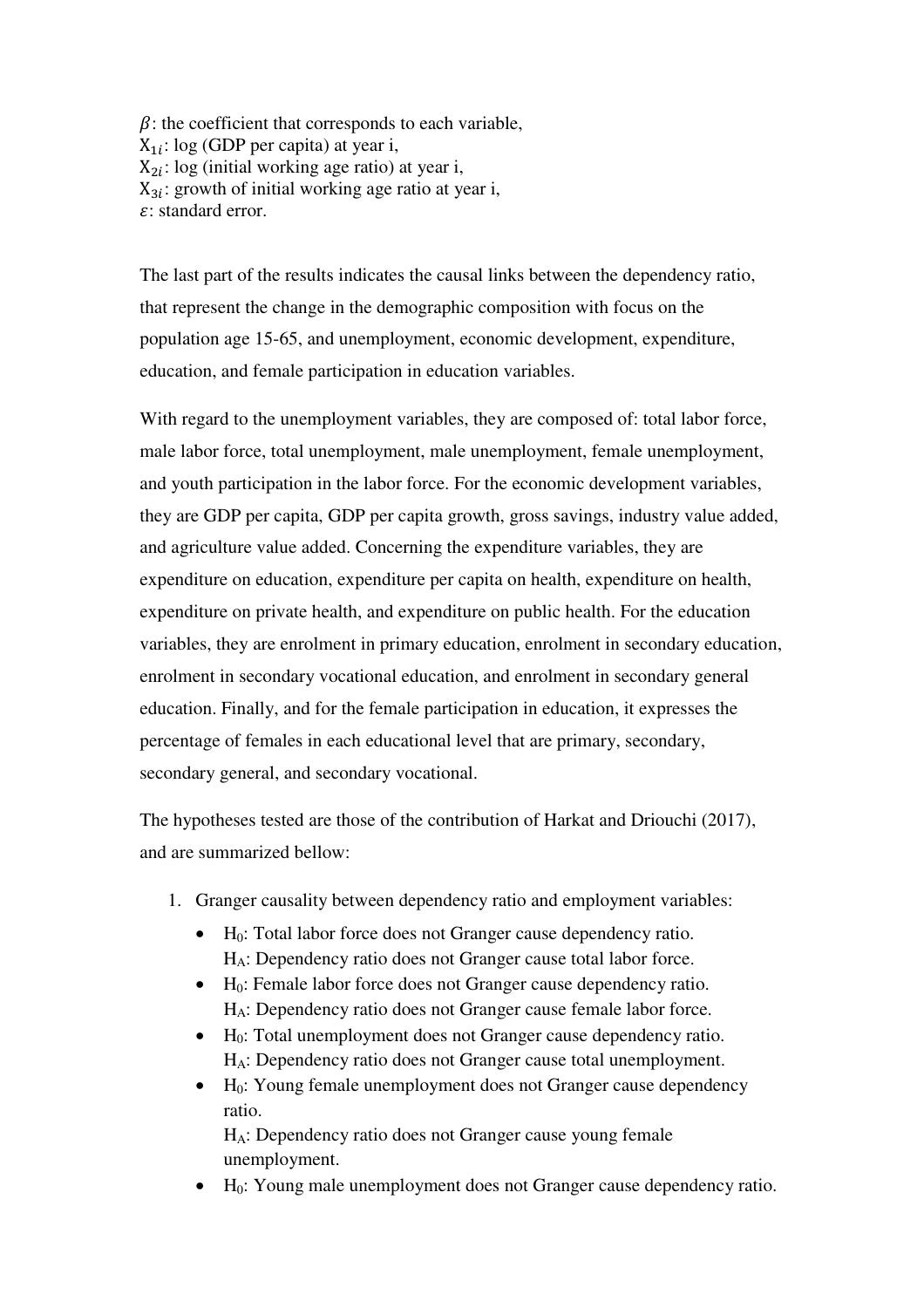HA: Dependency ratio does not Granger cause young male unemployment.

 $\bullet$  H<sub>0</sub>: Youth labor force participation does not Granger cause dependency ratio.

HA: Dependency ratio does not Granger cause youth labor force participation.

- 2. Granger causality between dependency ratio and economic development variables:
	- $\bullet$  H<sub>0</sub>: GDP per capita does not Granger cause dependency ratio. HA: Dependency ratio does not Granger cause GDP per capita.
	- H0: GDP per capita growth does not Granger cause dependency ratio. HA: Dependency ratio does not Granger cause GDP per capita growth.
	- H<sub>0</sub>: Gross savings does not Granger cause dependency ratio. HA: Dependency ratio does not Granger cause gross savings.
	- $\bullet$  H<sub>0</sub>: Agriculture value added does not Granger cause dependency ratio. HA: Dependency ratio does not Granger cause agriculture value added.
	- H0: Industry value added does not Granger cause dependency ratio. HA: Dependency ratio does not Granger cause industry value added.
- 3. Granger causality between dependency ratio and expenditure variables:
	- $\bullet$  H<sub>0</sub>: Education expenditure does not Granger cause dependency ratio. HA: Dependency ratio does not Granger cause education expenditure.
	- H0: Health expenditure per capita does not Granger cause dependency ratio.

HA: Dependency ratio does not Granger cause health expenditure per capita.

 $\bullet$  H<sub>0</sub>: Private health expenditure per capita does not Granger cause dependency ratio.

HA: Dependency ratio does not Granger cause private health expenditure per capita.

 $\bullet$  H<sub>0</sub>: Public health expenditure per capita does not Granger cause dependency ratio.

HA: Dependency ratio does not Granger cause public health expenditure per capita.

- $\bullet$  H<sub>0</sub>: Total health expenditure does not Granger cause dependency ratio. HA: Dependency ratio does not Granger cause total health expenditure.
- 4. Granger causality between dependency ratio and educational variables:
	- $\bullet$  H<sub>0</sub>: Enrolment in primary education does not Granger cause dependency ratio.

HA: Dependency ratio does not Granger cause enrolment in primary education.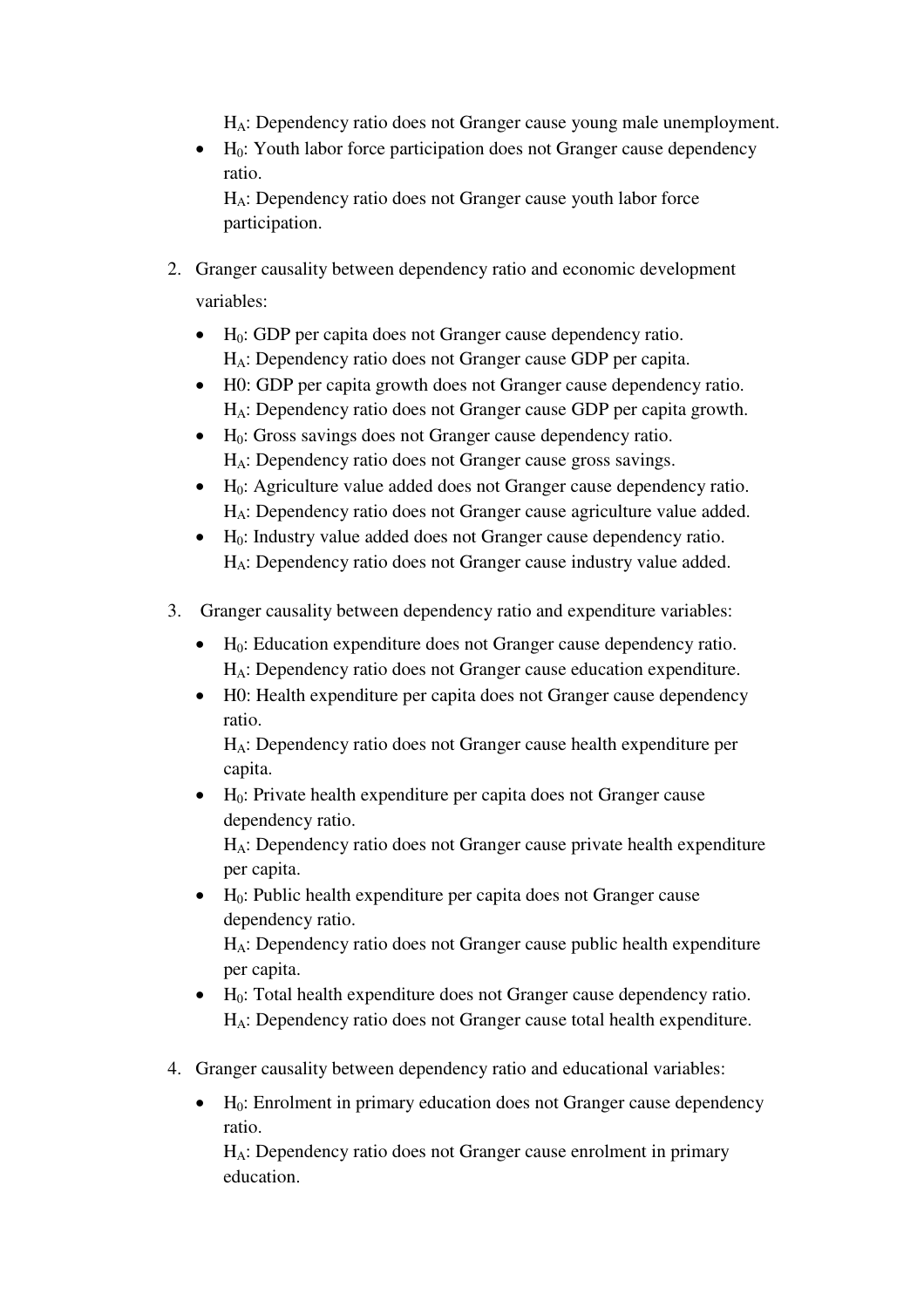- H0: Enrolment in secondary education does not Granger cause enrolment in secondary education. HA: Dependency ratio does not Granger cause enrolment in secondary education.
- $\bullet$  H<sub>0</sub>: Enrolment in secondary vocational education does not Granger cause dependency ratio.

HA: Dependency ratio does not Granger cause enrolment in secondary vocational education.

 $\bullet$  H<sub>0</sub>: Enrolment in secondary general education does not Granger cause dependency ratio.

HA: Dependency ratio does not Granger cause enrolment in secondary general education.

5. Granger causality between dependency ratio and female participation in education variables:

 $\bullet$  H<sub>0</sub>: Female enrolment in primary education does not Granger cause dependency ratio.

HA: Dependency ratio does not Granger cause female enrolment in primary education.

 $\bullet$  H<sub>0</sub>: Female enrolment in secondary education does not Granger cause enrolment in secondary education.

HA: Dependency ratio does not Granger cause female enrolment in secondary education.

 $\bullet$  H<sub>0</sub>: Female enrolment in secondary vocational education does not Granger cause dependency ratio.

HA: Dependency ratio does not Granger cause female enrolment in secondary vocational education.

 $\bullet$  H<sub>0</sub>: Female enrolment in secondary general education does not Granger cause dependency ratio. HA: Dependency ratio does not Granger cause female enrolment in

secondary general education.

The data used is extracted from the World Bank and are of the period between 1960 and 2016. The selected ECE countries are: Bulgaria, Croatia, Czech Republic, Estonia, Hungary, Latvia, Lithuania, Poland, Romania, and Slovakia.

### **Results:**

- I. Trends of fertility and mortality rates in ECE countries:
	- **1. Fertility rates in ECE countries**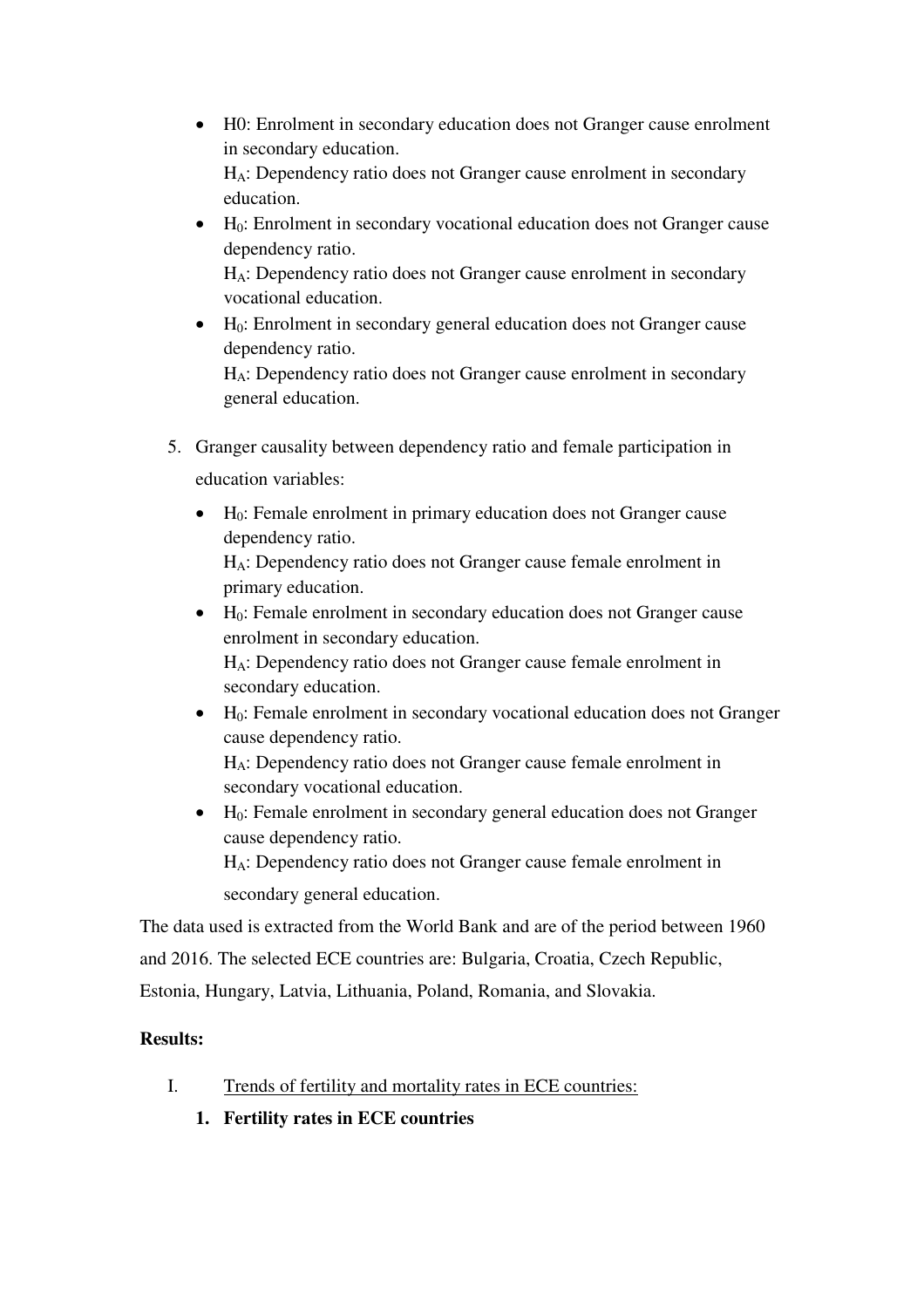The analysis of fertility rate in ECE countries indicates that all these countries have significant decreasing trends. The coefficients range from a value of -0.034 to a value of -0.013.

| Country         | <b>R-squared</b> | <b>Intercept</b> | <b>Fertility Rate</b> |
|-----------------|------------------|------------------|-----------------------|
| <b>Bulgaria</b> | 0.703            | 2.337            | $-0.019$              |
|                 |                  | (41.636)         | $(-11.303)$           |
| Croatia         | 0.875            | 2.225            | $-0.017$              |
|                 |                  | (82.000)         | $(-19.444)$           |
| <b>Czech</b>    | 0.635            | 2.319            | $-0.019$              |
| <b>Republic</b> |                  | (35.501)         | $(-9.683)$            |
| <b>Estonia</b>  | 0.455            | 2.166            | $-0.013$              |
|                 |                  | (35.684)         | $(-6.712)$            |
|                 | 0.704            | 2.143            | $-0.016$              |
| <b>Hungary</b>  |                  | (47.489)         | $(-11.346)$           |
| Latvia          | 0.432            | 2.048            | $-0.013$              |
|                 |                  | (32.528)         | $(-6.406)$            |
| Lithuania       | 0.816            | 2.480            | $-0.022$              |
|                 |                  | (55.755)         | $(-15.483)$           |
| <b>Poland</b>   | 0.872            | 2.729            | $-0.029$              |
|                 |                  | (57.309)         | $(-19.163)$           |
| Romania         | 0.545            | 2.740            | $-0.028$              |
|                 |                  | (25.089)         | $(-8.044)$            |
| Slovak          | 0.905            | 2.938            | $-0.034$              |
| <b>Republic</b> |                  | (61.828)         | $(-22.734)$           |

**Table 1: Trend of fertility rate in ECE countries** 

### **2. Mortality rates in ECE countries**

Concerning the mortality rate per 1000 live births, regression analysis indicates that all ECE countries have significant decreasing trends.

|  |  |  |  |  |  | Table 2: Trend of mortality of infants (per 1000 infants) in ECE countries |
|--|--|--|--|--|--|----------------------------------------------------------------------------|
|--|--|--|--|--|--|----------------------------------------------------------------------------|

| Country         | <b>R-squared</b> | <b>Intercept</b>   | <b>Mortality</b><br>per 1000<br>live<br>births |
|-----------------|------------------|--------------------|------------------------------------------------|
| <b>Bulgaria</b> | 0.923            | 38.414<br>(51.105) | $-0.563$<br>$(-24.546)$                        |
| Croatia         | 0.914            | 25.181<br>(28.136) | $-0.426$<br>$(-18.708)$                        |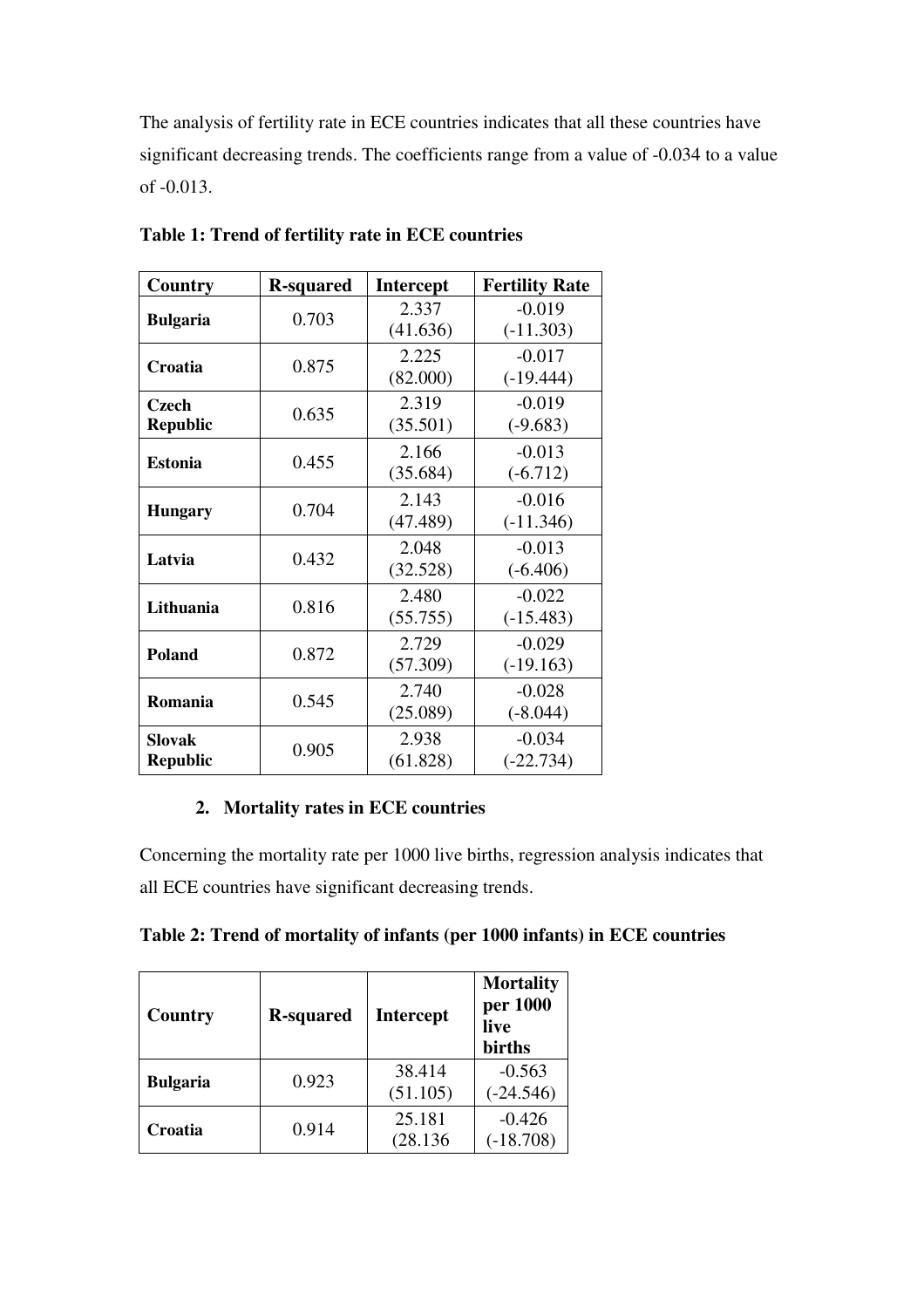| Czech<br><b>Republic</b>  | 0.945 | 25.577<br>(34.111) | $-0.454$<br>$(-23.802)$ |
|---------------------------|-------|--------------------|-------------------------|
| <b>Estonia</b>            | 0.989 | 34.412<br>(79.445) | $-0.617$<br>$(-55.447)$ |
| <b>Hungary</b>            | 0.946 | 46.706<br>(50.736) | $-0.887$<br>$(-30.752)$ |
| Latvia                    | 0.768 | 27.817<br>(21.428) | $-0.363$<br>$(-10.777)$ |
| Lithuania                 | 0.958 | 25.587<br>(62.668) | $-0.393$<br>$(-32.775)$ |
| <b>Poland</b>             | 0.891 | 41.442<br>(34.230) | $-0.796$<br>$(-20.981)$ |
| Romania                   | 0.926 | 59.061<br>(44.343) | $-0.932$<br>$(-24.080)$ |
| Slovak<br><b>Republic</b> | 0.953 | 30.903<br>(41.559) | $-0.489$<br>$(-25.882)$ |

### II. Demographic dividend results in ECE countries:

The coefficients summarized in Table 3 are the result of the robust standard error regression process of the GDP growth as an independent variable, and log GDP per capita, log initial working age ratio, and growth rate of working age ratio as dependent variables. The two latter coefficients are the basis for the estimation of the demographic dividend.

|                       |            | Log GDP    | Log initial<br>working age | <b>Growth rate</b><br>of working |
|-----------------------|------------|------------|----------------------------|----------------------------------|
| Country               | Intercept  | per capita | ratio                      | age ratio                        |
| <b>Bulgaria</b>       | $-1.293$   | 11.643     | $-19.750$                  | 7.443                            |
| Croatia               | 321.990    | $-11.924$  | $-148.529$                 | 6.534                            |
| <b>Czech Republic</b> | 206.264    | 24.549     | $-164.702$                 | 9.357                            |
| <b>Estonia</b>        | $-113.989$ | $-10.146$  | 86.948                     | $-1.639$                         |
| <b>Hungary</b>        | $-698.659$ | $-11.205$  | 406.216                    | $-4.495$                         |
| Latvia                | $-210.836$ | $-5.774$   | 130.551                    | 0.575                            |
| Lithuania             | 492.744    | 1.324      | $-269.812$                 | 3.068                            |
| <b>Poland</b>         | 468.718    | 22.612     | $-300.970$                 | 6.518                            |
| Romania               | $-667.520$ | 8.813      | 348.347                    | 10.950                           |
| Slovakia              | 431.448    | 25.396     | $-287.844$                 | 7.279                            |

**Table 3: Coefficients obtained from the robust standard error regression analysis for ECE countries**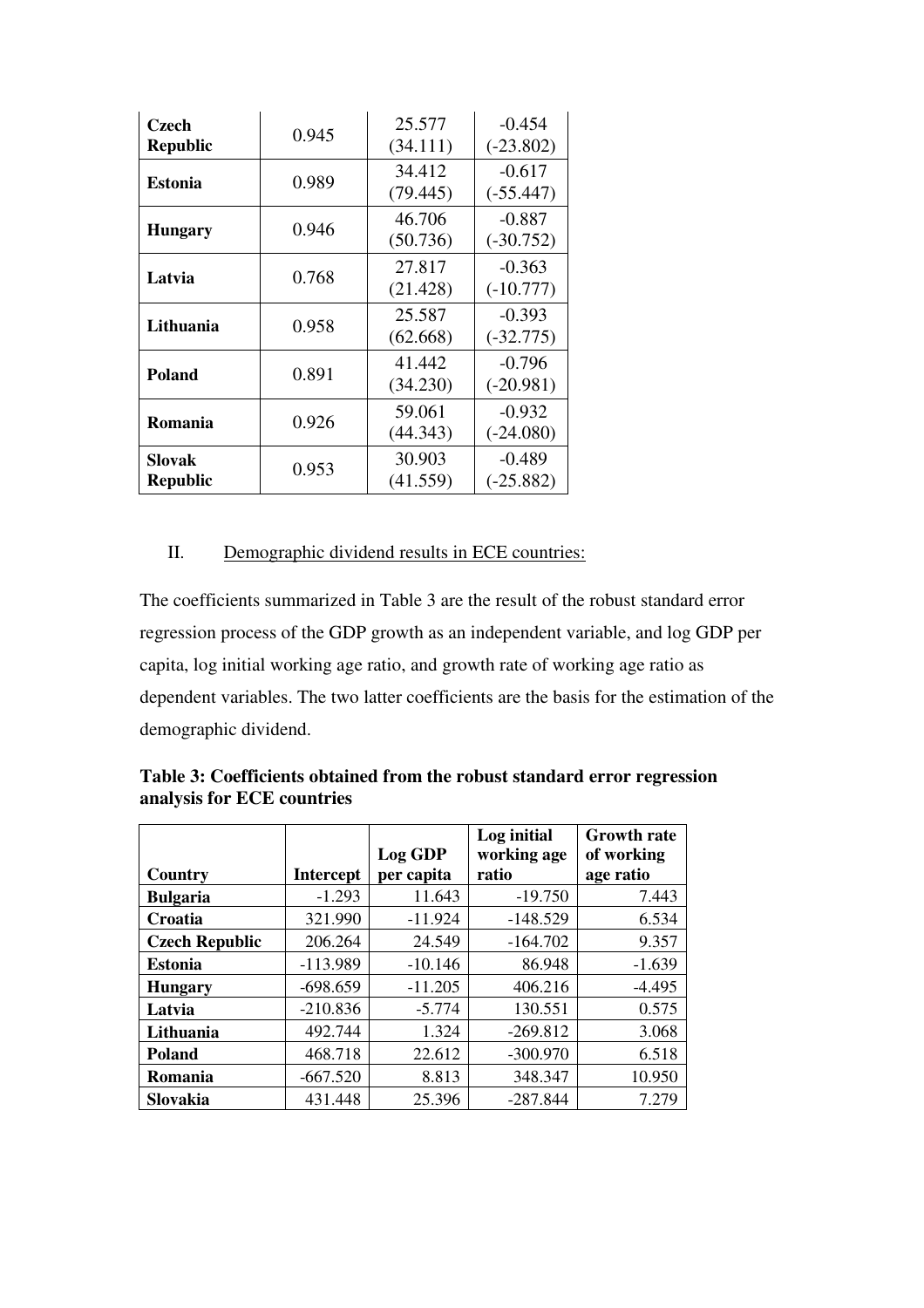Table 4 summarizes the estimation of the demographic dividend in ECE countries for the period between 1965 and 2015 per each 5 years. Results indicate that demographic dividend no longer exist in ECE countries, except for Estonia, Hungary, and Romania. In Hungary, the demographic dividend started in 1995, and still has an increasing trend. In Estonia, the demographic dividend started in 2005. But for Romania, the demographic dividend started in 1985, and even if it is still occurring, it has a decreasing trend.

| Country               | 1965    | 1970    | 1975    | 1980     | 1985     | 1990    | 1995    | 2000     | 2005     | 2010     | 2015     |
|-----------------------|---------|---------|---------|----------|----------|---------|---------|----------|----------|----------|----------|
| <b>Bulgaria</b>       | 1.88    | $-0.42$ | $-1.97$ | 0.23     | 1.27     | $-0.03$ | 1.64    | 2.50     | 2.36     | $-3.14$  | $-5.99$  |
| Croatia               | 1.81    | $-0.19$ | $-1.93$ | $-0.61$  | $-0.87$  | $-2.73$ | $-3.83$ | $-2.61$  | $-0.85$  | $-1.97$  | $-2.92$  |
| <b>Czech Republic</b> | 2.91    | $-2.91$ | $-5.92$ | 1.43     | 4.94     | 4.52    | 3.53    | $-0.47$  | $-4.31$  | $-10.85$ | $-12.05$ |
| <b>Estonia</b>        | $-0.21$ | $-0.04$ | $-0.24$ | $-0.43$  | $-0.17$  | $-0.07$ | $-0.44$ | $-0.19$  | 0.69     | 1.21     | 0.52     |
| <b>Hungary</b>        | 0.22    | 3.39    | 6.24    | $-2.24$  | $-0.58$  | $-0.02$ | 3.26    | 5.48     | 7.36     | 8.33     | 8.43     |
| Latvia                | $-0.58$ | $-0.91$ | $-0.92$ | $-0.51$  | $-0.26$  | $-0.66$ | $-1.60$ | 0.15     | 1.12     | 0.07     | $-1.91$  |
| Lithuania             | 0.84    | 3.29    | 3.88    | 1.09     | $-2.49$  | $-3.33$ | $-1.86$ | $-1.33$  | $-3.07$  | $-4.87$  | $-4.74$  |
| Poland                | 2.19    | $-1.97$ | $-9.75$ | $-11.96$ | $-10.27$ | $-8.17$ | $-7.06$ | $-10.57$ | $-15.60$ | $-20.88$ | $-22.32$ |
| Romania               | 5.03    | 5.29    | $-2.78$ | $-4.38$  | 9.62     | 6.84    | 10.84   | 11.61    | 13.71    | 7.40     | 2.97     |
| <b>Slovakia</b>       | 2.17    | 0.94    | $-4.22$ | $-3.45$  | $-3.56$  | $-2.70$ | $-3.33$ | $-7.83$  | $-13.81$ | $-19.69$ | $-21.57$ |

**Table 4: The demographic dividend in ECE countries** 

# III. Causalities of the dependency ratio and economic, educational, and social variables:

The following section introduces the results of the causality links between the change in the demographic composition, or the dependency ratio, with unemployment, economic development, expenditure, education, and female education variables. The significance level that determines the significant causalities is 5%.

# **1. Causality tests of the dependency ratio and unemployment variables in ECE countries:**

Tables 5, 6, and 7 summarizes the results of the causalities between the dependency ratio and unemployment variables.

In the case of Croatia, the dependency ratio causes the total labor force and is caused by the youth labor force participation while in the Czech Republic, the dependency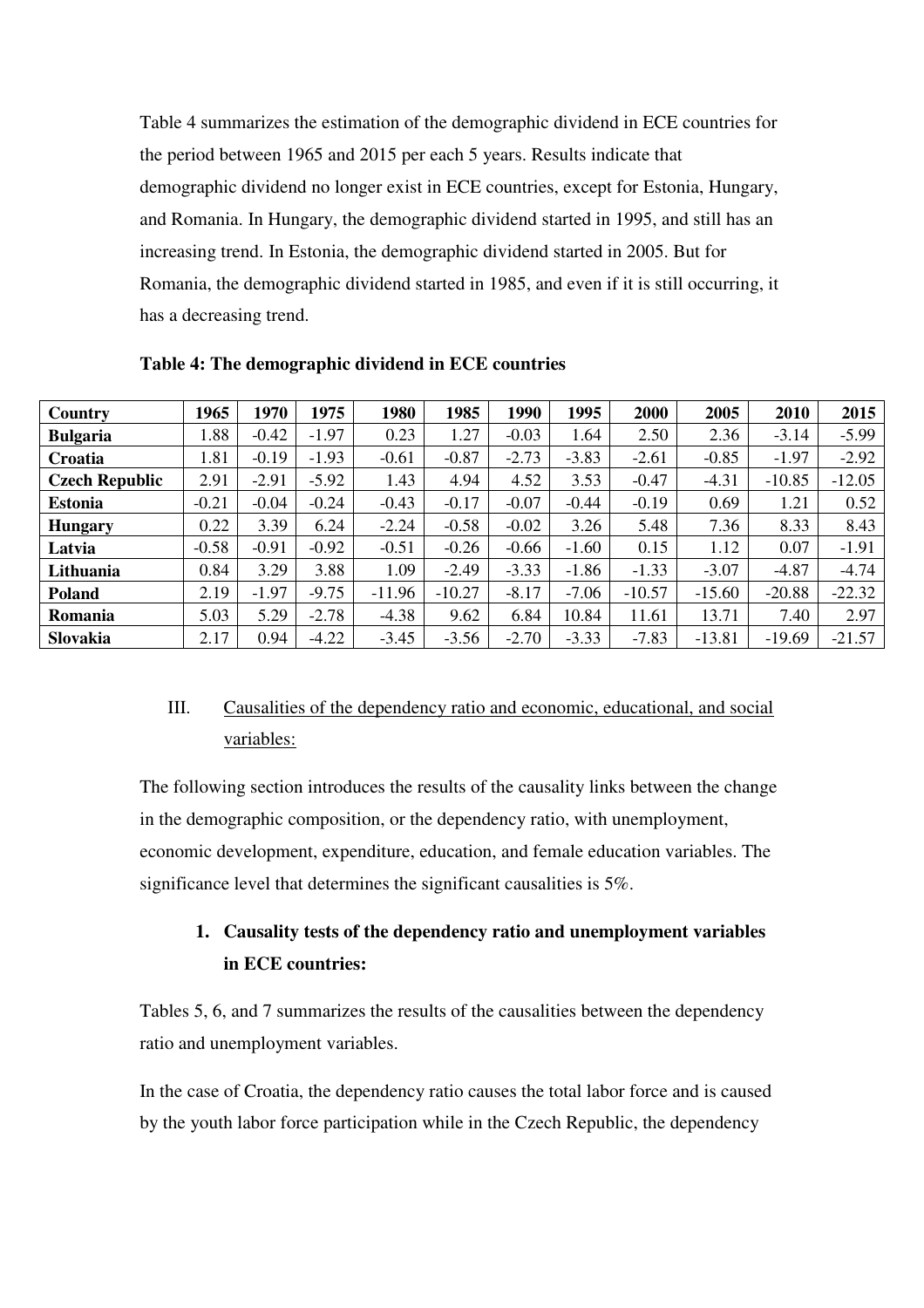ratio causes both the females and males unemployment and is caused by the total labor force. In Estonia and Bulgaria, no causalities are found (Table 5).

**Table 5: Granger causality of the dependency ratio and employment variables in ECE countries (set 1):** 

|                                                                    | <b>Bulgaria</b>    |       | Croatia                   |       | <b>Czech Republic</b> |       | <b>Estonia</b>     |       |
|--------------------------------------------------------------------|--------------------|-------|---------------------------|-------|-----------------------|-------|--------------------|-------|
| Country                                                            | $F -$<br>statistic | Prob. | $\mathbf{F}$<br>statistic | Prob. | $F -$<br>statistic    | Prob. | $F -$<br>statistic | Prob. |
| <b>LABORFORCETOTAL does not</b>                                    | 0.349              | 0.709 | 0.209                     | 0.812 | 3.825                 | 0.039 | 0.667              | 0.524 |
| <b>Granger Cause DR</b><br><b>DR</b> does not Granger Cause        |                    |       |                           |       |                       |       |                    |       |
| <b>LABORFORCETOTAL</b>                                             | 0.275              | 0.762 | 5.126                     | 0.015 | 3.239                 | 0.060 | 2.203              | 0.136 |
| <b>LABORFORCEFEMALE</b> does not                                   | 1.351              | 0.281 | 2.635                     | 0.096 | 1.804                 | 0.190 | 1.771              | 0.197 |
| <b>Granger Cause DR</b>                                            |                    |       |                           |       |                       |       |                    |       |
| <b>DR</b> does not Granger Cause<br><b>LABORFORCEFEMALE</b>        | 0.598              | 0.559 | 2.341                     | 0.121 | 1.710                 | 0.206 | 2.520              | 0.105 |
| <b>UNEMPLOYMENTTOTAL does not</b>                                  | 0.046              | 0.954 | 0.449                     | 0.644 | 0.570                 | 0.574 | 0.508              | 0.609 |
| <b>Granger Cause DR</b>                                            |                    |       |                           |       |                       |       |                    |       |
| <b>DR</b> does not Granger Cause<br><b>UNEMPLOYMENTTOTAL</b>       | 2.144              | 0.144 | 1.462                     | 0.256 | 2.967                 | 0.075 | 0.535              | 0.593 |
| <b>UNEMPLOYMENTYOUNGFEMALE</b>                                     | 0.009              | 0.990 | 0.127                     | 0.880 | 0.040                 | 0.960 |                    |       |
| does not Granger Cause DR                                          |                    |       |                           |       |                       |       | 0.474              | 0.629 |
| <b>DR</b> does not Granger Cause<br><b>UNEMPLOYMENTYOUNGFEMALE</b> | 3.411              | 0.054 | 1.321                     | 0.290 | 4.119                 | 0.032 | 0.689              | 0.513 |
| <b>UNEMPLOYMENTYOUNGMALE</b>                                       |                    |       |                           |       |                       |       |                    |       |
| does not Granger Cause DR                                          | 0.052              | 0.949 | 0.108                     | 0.897 | 0.018                 | 0.981 | 1.554              | 0.237 |
| <b>DR</b> does not Granger Cause                                   | 1.963              | 0.167 | 1.481                     | 0.252 | 4.083                 | 0.033 | 0.735              | 0.492 |
| <b>UNEMPLOYMENTYOUNGMALE</b>                                       |                    |       |                           |       |                       |       |                    |       |
| <b>YOUTHLABORFORCEPARTICIPA</b><br>does not Granger Cause DR       | 2.2789             | 0.128 | 4.310                     | 0.027 | 2.369                 | 0.119 | 0.241              | 0.787 |
| <b>DR</b> does not Granger Cause                                   |                    |       |                           |       |                       |       |                    |       |
| <b>YOUTHLABORFORCEPARTICIPA</b>                                    | 0.127              | 0.881 | 0.477                     | 0.627 | 2.055                 | 0.154 | 3.059              | 0.069 |

But for Hungary, the dependency ratio causes the total labor force, is caused by the youth participation in the labor force and has a double causality with the female labor force. In Lithuania, only the total unemployment causes the dependency ratio. No causalities are found for Latvia (Table 6).

**Table 6: Granger causality of the dependency ratio and employment variables in ECE countries (set2):**

|                                                            | <b>Hungary</b>  |       | Latvia          |       | Lithuania              |       |
|------------------------------------------------------------|-----------------|-------|-----------------|-------|------------------------|-------|
| <b>Country</b>                                             | F-<br>statistic | Prob. | F-<br>statistic | Prob. | <b>F.</b><br>statistic | Prob. |
| <b>LABORFORCETOTAL does not</b><br><b>Granger Cause DR</b> | .467            | 0.254 | .762            | 0.197 | 0.630                  | 0.542 |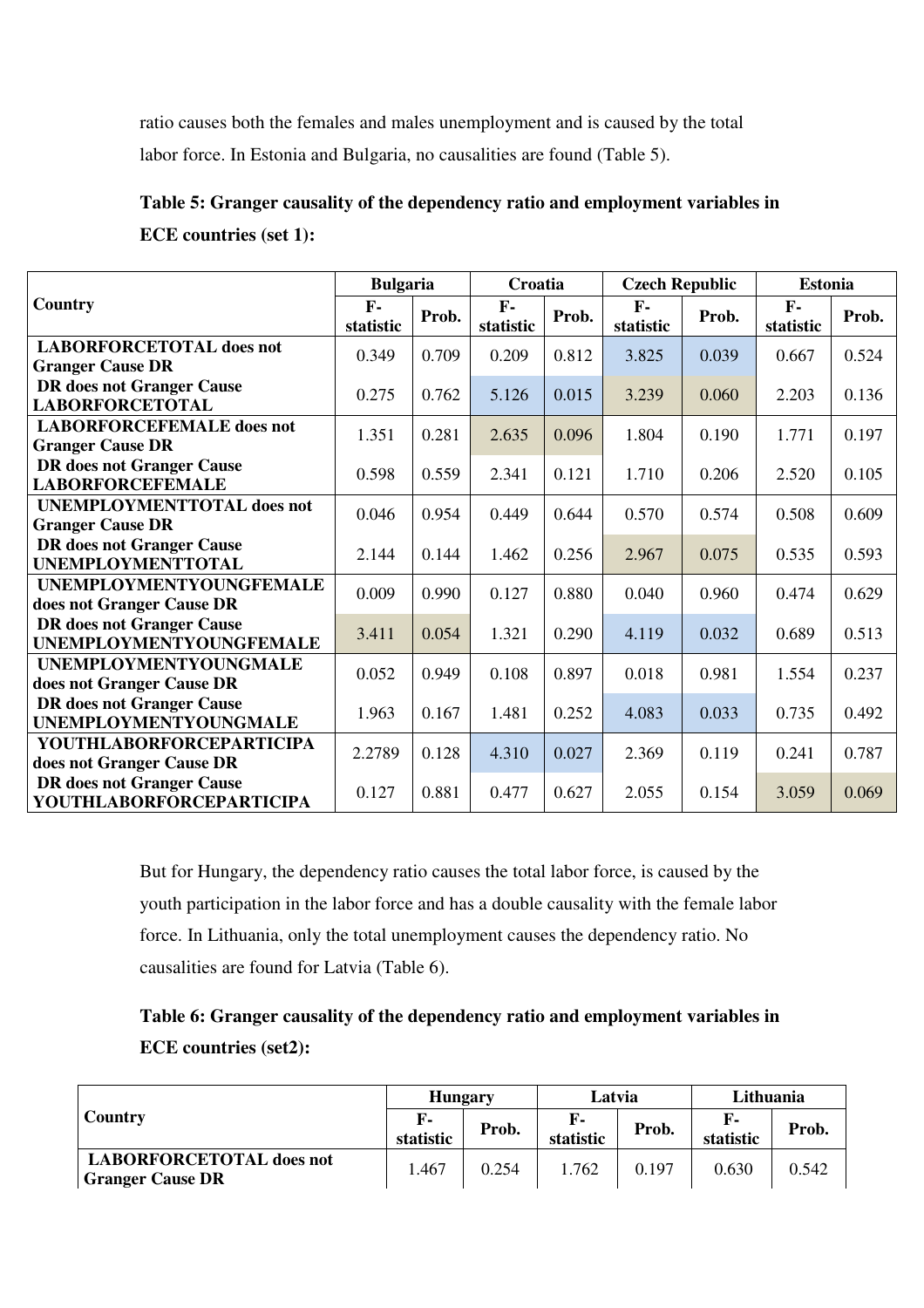| <b>DR</b> does not Granger Cause  | 7.674 | 0.003 | 1.051 | 0.367 | 0.347 | 0.710 |
|-----------------------------------|-------|-------|-------|-------|-------|-------|
| <b>LABORFORCETOTAL</b>            |       |       |       |       |       |       |
| <b>LABORFORCEFEMALE</b> does not  | 3.550 | 0.047 | 2.868 | 0.080 | 0.393 | 0.680 |
| <b>Granger Cause DR</b>           |       |       |       |       |       |       |
| <b>DR</b> does not Granger Cause  | 4.891 | 0.018 | 1.500 | 0.247 | 2.148 | 0.142 |
| <b>LABORFORCEFEMALE</b>           |       |       |       |       |       |       |
| <b>UNEMPLOYMENTTOTAL does not</b> | 1.776 | 0.196 | 2.742 | 0.089 | 3.670 | 0.044 |
| <b>Granger Cause DR</b>           |       |       |       |       |       |       |
| <b>DR</b> does not Granger Cause  | 0.615 | 0.551 | 0.289 | 0.751 | 1.687 | 0.211 |
| <b>UNEMPLOYMENTTOTAL</b>          |       |       |       |       |       |       |
| <b>UNEMPLOYMENTYOUNGFEMALE</b>    | 3.161 | 0.065 | 2.023 | 0.159 | 2.933 | 0.077 |
| does not Granger Cause DR         |       |       |       |       |       |       |
| <b>DR</b> does not Granger Cause  | 1.070 | 0.362 | 0.047 | 0.954 | 0.286 | 0.754 |
| <b>UNEMPLOYMENTYOUNGFEMALE</b>    |       |       |       |       |       |       |
| <b>UNEMPLOYMENTYOUNGMALE</b>      | 3.027 | 0.072 | 1.748 | 0.200 | 2.704 | 0.092 |
| does not Granger Cause DR         |       |       |       |       |       |       |
| <b>DR</b> does not Granger Cause  | 0.383 | 0.687 | 0.186 | 0.831 | 0.366 | 0.698 |
| <b>UNEMPLOYMENTYOUNGMALE</b>      |       |       |       |       |       |       |
| <b>YOUTHLABORFORCEPARTICIPA</b>   | 3.716 | 0.042 | 0.540 | 0.590 | 3.013 | 0.071 |
| does not Granger Cause DR         |       |       |       |       |       |       |
| <b>DR</b> does not Granger Cause  | 1.127 | 0.343 | 2.466 | 0.110 | 3.275 | 0.058 |
| <b>YOUTHLABORFORCEPARTICIPA</b>   |       |       |       |       |       |       |

In the case of Poland, the dependency ratio has a double causality with the total labor force, and causes total unemployment, and male and females unemployment. While in Romania the dependency ratio only causes the total labor force and the females labor force, it causes in Slovakia the total labor force, is caused by female labor force, and has a double causality youth participation in the labor force (Table 7).

| Table 7: Granger causality of the dependency ratio and employment variables in |  |
|--------------------------------------------------------------------------------|--|
| <b>ECE</b> countries (set3):                                                   |  |

|                                   | Poland                    |       | Romania                   |       | Slovakia                  |       |
|-----------------------------------|---------------------------|-------|---------------------------|-------|---------------------------|-------|
| Country                           | $\mathbf{F}$<br>statistic | Prob. | $\mathbf{F}$<br>statistic | Prob. | $\mathbf{F}$<br>statistic | Prob. |
| <b>LABORFORCETOTAL does not</b>   | 10.250                    | 0.000 | 3.424                     | 0.052 | 2.797                     | 0.084 |
| <b>Granger Cause DR</b>           |                           |       |                           |       |                           |       |
| <b>DR</b> does not Granger Cause  | 5.033                     | 0.017 | 4.943                     | 0.018 | 13.112                    | 0.000 |
| <b>LABORFORCETOTAL</b>            |                           |       |                           |       |                           |       |
| <b>LABORFORCEFEMALE</b> does not  | 1.630                     | 0.220 | 1.245                     | 0.309 | 4.396                     | 0.026 |
| <b>Granger Cause DR</b>           |                           |       |                           |       |                           |       |
| <b>DR</b> does not Granger Cause  | 1.850                     | 0.183 | 3.884                     | 0.037 | 1.165                     | 0.331 |
| <b>LABORFORCEFEMALE</b>           |                           |       |                           |       |                           |       |
| <b>UNEMPLOYMENTTOTAL does not</b> | 2.917                     | 0.078 | 1.726                     | 0.204 | 0.045                     | 0.956 |
| <b>Granger Cause DR</b>           |                           |       |                           |       |                           |       |
| <b>DR</b> does not Granger Cause  | 5.646                     | 0.011 | 0.183                     | 0.833 | 1.402                     | 0.270 |
| <b>UNEMPLOYMENTTOTAL</b>          |                           |       |                           |       |                           |       |
| <b>UNEMPLOYMENTYOUNGFEMALE</b>    | 3.103                     | 0.068 | 3.181                     | 0.064 | 0.080                     | 0.923 |
| does not Granger Cause DR         |                           |       |                           |       |                           |       |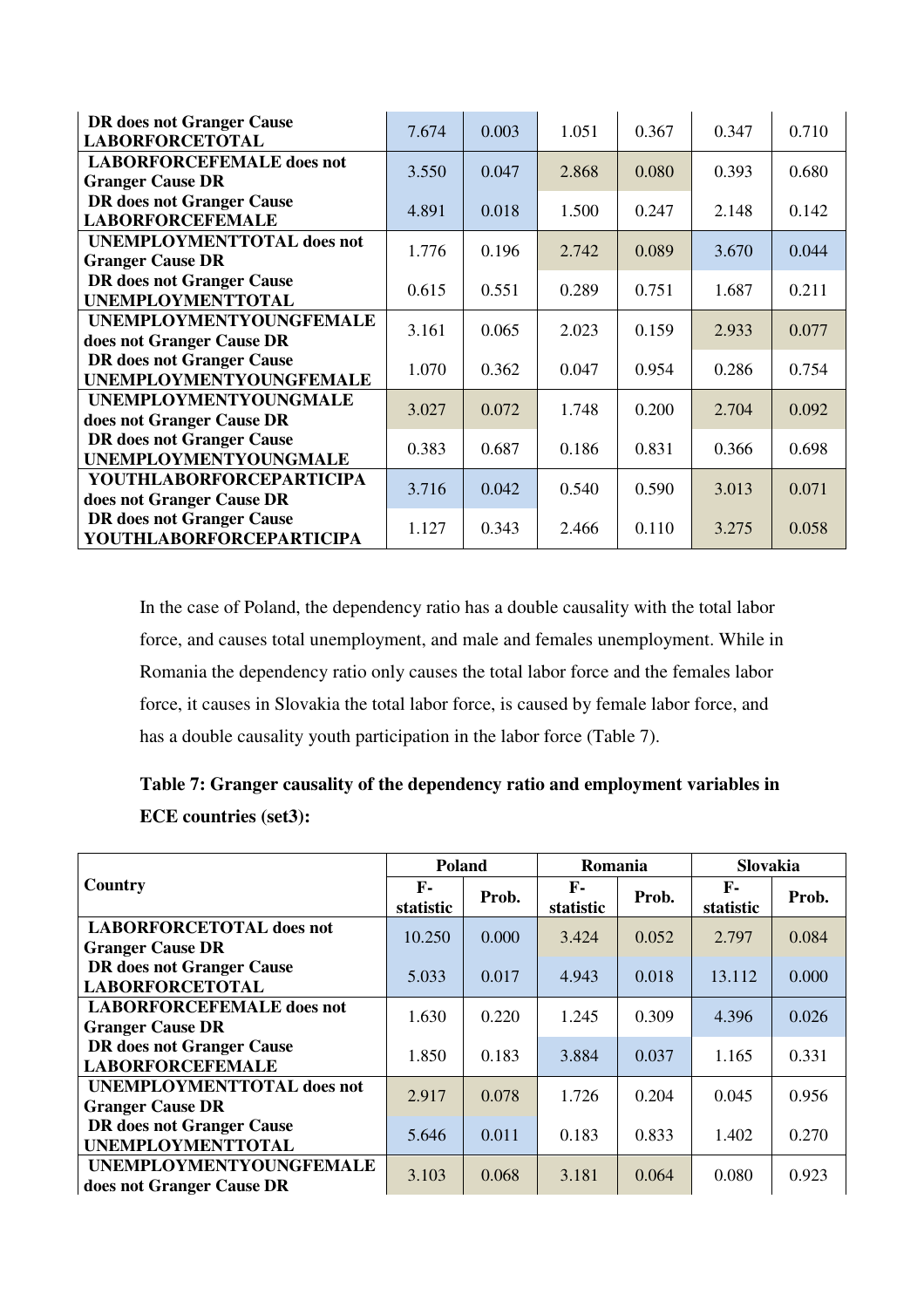| <b>DR</b> does not Granger Cause<br><b>UNEMPLOYMENTYOUNGFEMALE</b>  | 5.233 | 0.015 | 1.194 | 0.324 | 0.655 | 0.530 |
|---------------------------------------------------------------------|-------|-------|-------|-------|-------|-------|
| <b>UNEMPLOYMENTYOUNGMALE</b><br>does not Granger Cause DR           | 2.607 | 0.099 | 1.095 | 0.354 | 0.088 | 0.915 |
| <b>DR</b> does not Granger Cause<br><b>UNEMPLOYMENTYOUNGMALE</b>    | 3.623 | 0.046 | 0.918 | 0.416 | 0.592 | 0.562 |
| <b>YOUTHLABORFORCEPARTICIPA</b><br>does not Granger Cause DR        | 0.519 | 0.602 | 0.998 | 0.386 | 8.987 | 0.001 |
| <b>DR</b> does not Granger Cause<br><b>YOUTHLABORFORCEPARTICIPA</b> | 0.393 | 0.679 | 1.331 | 0.286 | 5.235 | 0.014 |

### **2. Granger causality between the dependency ratio and economic development variables in ECE countries:**

Tables 8, 9, and 10 summarizes the causal links between economic development variables and the dependency ratio.

In Bulgaria, no causal links are found. But in Croatia, the dependency ratio causes the GDP per capita. In addition to that, in both Croatia, and the Czech Republic, the dependency ratio causes the gross savings. For Estonia, it is the GDP per capita growth that causes the dependency ratio (Table 8).

# **Table 8: Granger causality of the dependency ratio and economic development variables in ECE countries (set1):**

|                                                                  | <b>Bulgaria</b> |       | Croatia            |       | <b>Czech Republic</b>     |       | <b>Estonia</b>            |       |
|------------------------------------------------------------------|-----------------|-------|--------------------|-------|---------------------------|-------|---------------------------|-------|
| <b>Country</b>                                                   | F-<br>statistic | Prob. | $F -$<br>statistic | Prob. | $\mathbf{F}$<br>statistic | Prob. | $\mathbf{F}$<br>statistic | Prob. |
| <b>GDPPERCAPITA</b> does not<br><b>Granger Cause DR</b>          | 0.703           | 0.502 | 0.528              | 0.599 | 0.642                     | 0.536 | 0.063                     | 0.938 |
| <b>DR</b> does not Granger Cause<br><b>GDPPERCAPITA</b>          | 1.648           | 0.209 | 5.806              | 0.013 | 0.431                     | 0.655 | 2.326                     | 0.131 |
| <b>GDPPERCAPITAGROWTH does</b><br>not Granger Cause DR           | 0.838           | 0.442 | 2.572              | 0.111 | 0.001                     | 0.998 | 3.893                     | 0.045 |
| <b>DR</b> does not Granger Cause<br><b>GDPPERCAPITAGROWTH</b>    | 1.290           | 0.290 | 0.176              | 0.839 | 0.414                     | 0.666 | 0.869                     | 0.440 |
| <b>GROSSSAVINGS</b> does not<br><b>Granger Cause DR</b>          | 0.755           | 0.478 | 0.699              | 0.513 | 1.935                     | 0.174 | 0.172                     | 0.843 |
| <b>DR</b> does not Granger Cause<br><b>GROSSSAVINGS</b>          | 0.017           | 0.982 | 6.463              | 0.010 | 4.723                     | 0.023 | 1.514                     | 0.266 |
| <b>AGRICULTUREVALUEADDED</b><br>does not Granger Cause DR        | 2.672           | 0.085 | 2.104              | 0.156 | 0.131                     | 0.877 | 3.045                     | 0.077 |
| <b>DR</b> does not Granger Cause<br><b>AGRICULTUREVALUEADDED</b> | 2.512           | 0.098 | 3.426              | 0.059 | 0.748                     | 0.488 | 1.049                     | 0.374 |
| <b>INDUSTRYVALUEADDED does</b><br>not Granger Cause DR           | 2.142           | 0.134 | 1.122              | 0.351 | 0.147                     | 0.864 | 0.827                     | 0.456 |
| <b>DR</b> does not Granger Cause                                 | 0.142           | 0.867 | 0.363              | 0.701 | 1.747                     | 0.204 | 1.425                     | 0.271 |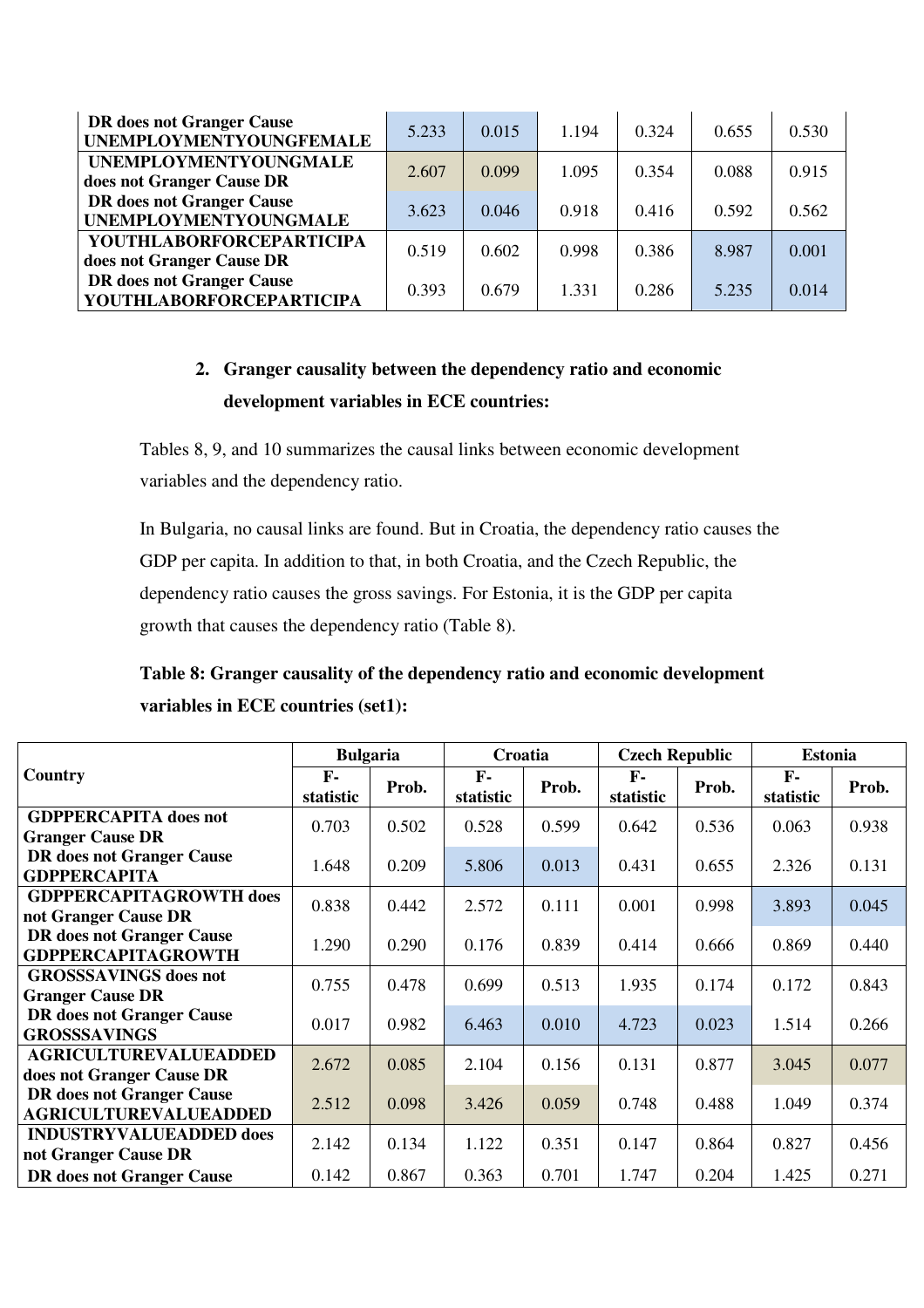| INDUSTRYVALUEADDED |  |  |  |  |
|--------------------|--|--|--|--|
|                    |  |  |  |  |

The dependency ratio causes the industry value added in Hungary, causes the agriculture value added in Latvia, and is caused by both the GDP per capita growth and the industry value added in Lithuania (Table 9).

|                                  | <b>Hungary</b>    |       | Latvia                    |       | Lithuania         |       |  |
|----------------------------------|-------------------|-------|---------------------------|-------|-------------------|-------|--|
| Country                          | $F-$<br>statistic | Prob. | $\mathbf{F}$<br>statistic | Prob. | $F-$<br>statistic | Prob. |  |
| <b>GDPPERCAPITA</b> does not     | 0.296             | 0.746 | 0.342                     | 0.715 | 0.424             | 0.661 |  |
| <b>Granger Cause DR</b>          |                   |       |                           |       |                   |       |  |
| <b>DR</b> does not Granger Cause | 0.266             | 0.769 | 3.386                     | 0.061 | 0.947             | 0.409 |  |
| <b>GDPPERCAPITA</b>              |                   |       |                           |       |                   |       |  |
| <b>GDPPERCAPITAGROWTH does</b>   | 0.662             | 0.527 | 1.217                     | 0.325 | 9.150             | 0.002 |  |
| not Granger Cause DR             |                   |       |                           |       |                   |       |  |
| <b>DR</b> does not Granger Cause | 0.710             | 0.504 | 1.357                     | 0.289 | 0.397             | 0.679 |  |
| <b>GDPPERCAPITAGROWTH</b>        |                   |       |                           |       |                   |       |  |
| <b>GROSSSAVINGS</b> does not     | 2.953             | 0.079 | 1.359                     | 0.286 | 4.309             | 0.069 |  |
| <b>Granger Cause DR</b>          |                   |       |                           |       |                   |       |  |
| <b>DR</b> does not Granger Cause | 1.888             | 0.181 | 2.312                     | 0.133 | 3.963             | 0.080 |  |
| <b>GROSSSAVINGS</b>              |                   |       |                           |       |                   |       |  |
| <b>AGRICULTUREVALUEADDED</b>     | 0.326             | 0.726 | 0.383                     | 0.687 | 0.328             | 0.724 |  |
| does not Granger Cause DR        |                   |       |                           |       |                   |       |  |
| <b>DR</b> does not Granger Cause | 0.596             | 0.563 | 5.679                     | 0.014 | 0.076             | 0.927 |  |
| <b>AGRICULTUREVALUEADDED</b>     |                   |       |                           |       |                   |       |  |
| <b>INDUSTRYVALUEADDED does</b>   |                   | 0.069 | 0.650                     | 0.536 | 4.023             |       |  |
| not Granger Cause DR             | 3.198             |       |                           |       |                   | 0.039 |  |
| <b>DR</b> does not Granger Cause | 7.882             | 0.004 | 0.350                     | 0.709 | 0.966             | 0.402 |  |
| <b>INDUSTRYVALUEADDED</b>        |                   |       |                           |       |                   |       |  |

**Table 9: Granger causality of the dependency ratio and economic development variables in ECE countries (set2):** 

In the case of Poland, no causalities are found between the economic development variables and the dependency ratio. This latter causes the GDP per capita in Slovakia, and causes the agriculture value added in both Romania and Slovakia (Table 10).

# **Table 10: Granger causality of the dependency ratio and economic development variables in ECE countries (set3):**

|                                                         | <b>Poland</b>   |       | Romania         |       | Slovakia  |       |
|---------------------------------------------------------|-----------------|-------|-----------------|-------|-----------|-------|
| Country                                                 | F-<br>statistic | Prob. | F-<br>statistic | Prob. | statistic | Prob. |
| <b>GDPPERCAPITA</b> does not<br><b>Granger Cause DR</b> | 2.168           | 0.140 | 3.333           | 0.056 | 0.238     | 0.790 |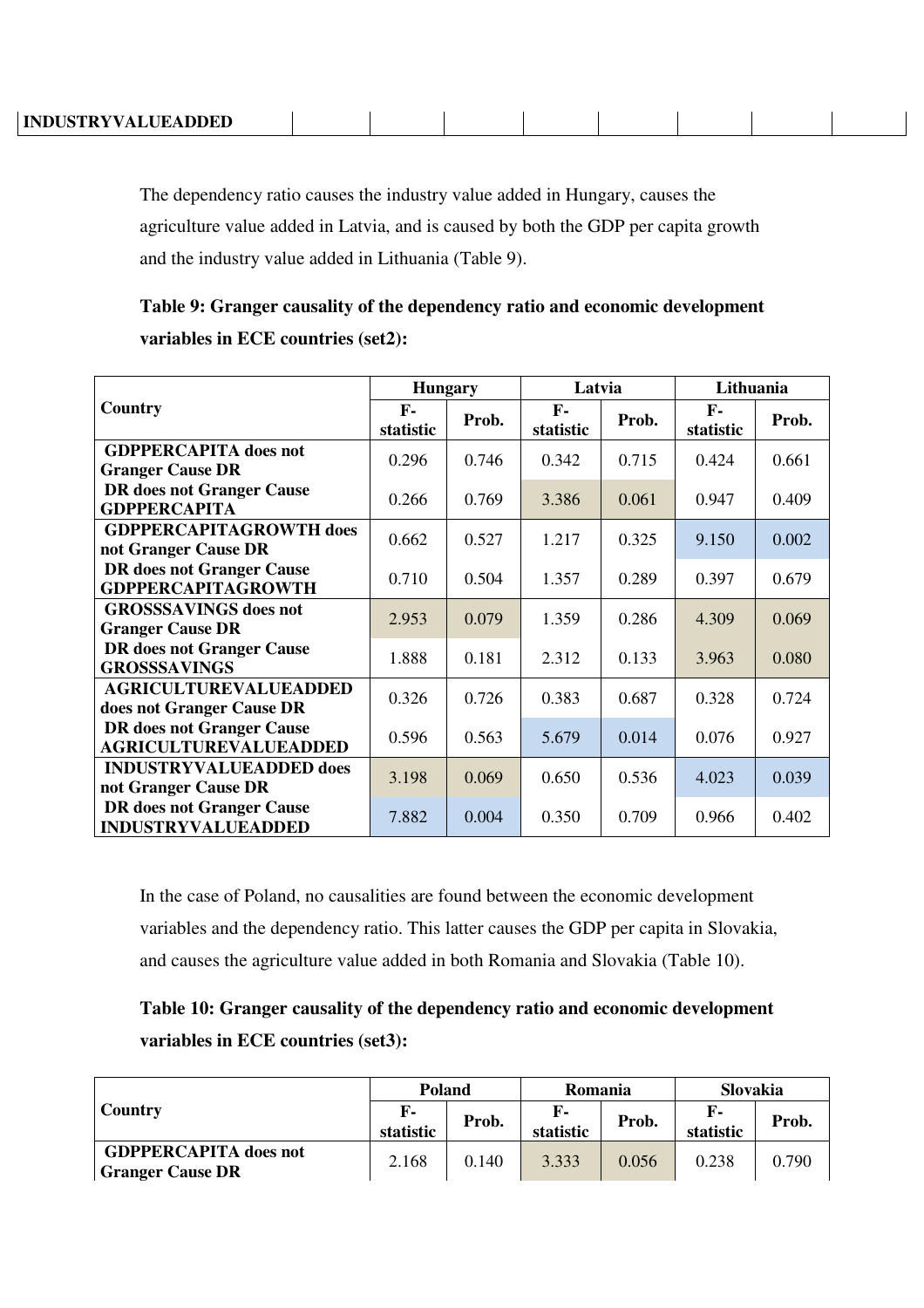| <b>DR</b> does not Granger Cause<br><b>GDPPERCAPITA</b>          | 0.337 | 0.717 | 0.534 | 0.594 | 4.877 | 0.020 |
|------------------------------------------------------------------|-------|-------|-------|-------|-------|-------|
| <b>GDPPERCAPITAGROWTH does</b><br>not Granger Cause DR           | 0.863 | 0.437 | 0.924 | 0.413 | 2.240 | 0.136 |
| <b>DR</b> does not Granger Cause<br><b>GDPPERCAPITAGROWTH</b>    | 1.169 | 0.332 | 0.399 | 0.676 | 0.619 | 0.549 |
| <b>GROSSSAVINGS</b> does not<br><b>Granger Cause DR</b>          | 0.935 | 0.409 | 0.867 | 0.435 | 0.906 | 0.424 |
| <b>DR</b> does not Granger Cause<br><b>GROSSSAVINGS</b>          | 1.071 | 0.362 | 1.977 | 0.164 | 3.382 | 0.061 |
| <b>AGRICULTUREVALUEADDED</b><br>does not Granger Cause DR        | 1.061 | 0.370 | 1.206 | 0.320 | 0.605 | 0.558 |
| <b>DR</b> does not Granger Cause<br><b>AGRICULTUREVALUEADDED</b> | 0.857 | 0.444 | 5.118 | 0.016 | 7.005 | 0.007 |
| <b>INDUSTRYVALUEADDED does</b><br>not Granger Cause DR           | 2.390 | 0.125 | 0.594 | 0.561 | 0.722 | 0.501 |
| <b>DR</b> does not Granger Cause<br><b>INDUSTRYVALUEADDED</b>    | 0.194 | 0.825 | 0.695 | 0.510 | 2.174 | 0.148 |

# **3. Granger causality between the dependency ratio and expenditure variables in ECE countries:**

Tables 11, 12, and 13 summarizes the Granger causalities between the dependency ratio and the expenditure variables.

In Bulgaria, the dependency ratio causes expenditure on education. In Croatia, the dependency ratio causes both expenditure on education and expenditure per capita on health. But in Czech Republic, the dependency ratio has a double causality with expenditure on education, and causes both the expenditure per capita on health and expenditure on private health. The results of Estonia indicate that the dependency ratio has a double causality with per capita expenditure on health and is caused by expenditure on private health (Table 11).

| Table 11: Granger causality of the dependency ratio and expenditure variables |
|-------------------------------------------------------------------------------|
| in ECE countries (set1):                                                      |

|                                                                 | <b>Bulgaria</b>           |       | Croatia                     |       | <b>Czech Republic</b>     |       | <b>Estonia</b>            |       |
|-----------------------------------------------------------------|---------------------------|-------|-----------------------------|-------|---------------------------|-------|---------------------------|-------|
| Country                                                         | $\mathbf{F}$<br>statistic | Prob. | $\mathbf{F}$ -<br>statistic | Prob. | $\mathbf{F}$<br>statistic | Prob. | $\mathbf{F}$<br>statistic | Prob. |
| <b>EDUCATIONEXPENDITURE does</b><br>not Granger Cause DR        | 2.401                     | 0.108 | 1.670                       | 0.223 | 6.264                     | 0.009 | 1.710                     | 0.234 |
| <b>DR</b> does not Granger Cause<br><b>EDUCATIONEXPENDITURE</b> | 8.536                     | 0.001 | 5.775                       | 0.014 | 4.415                     | 0.028 | 1.629                     | 0.248 |
| <b>HEALTHEXPENDITUREPERCAPI</b><br>does not Granger Cause DR    | 0.822                     | 0.460 | 2.174                       | 0.153 | 3.269                     | 0.070 | 4.060                     | 0.042 |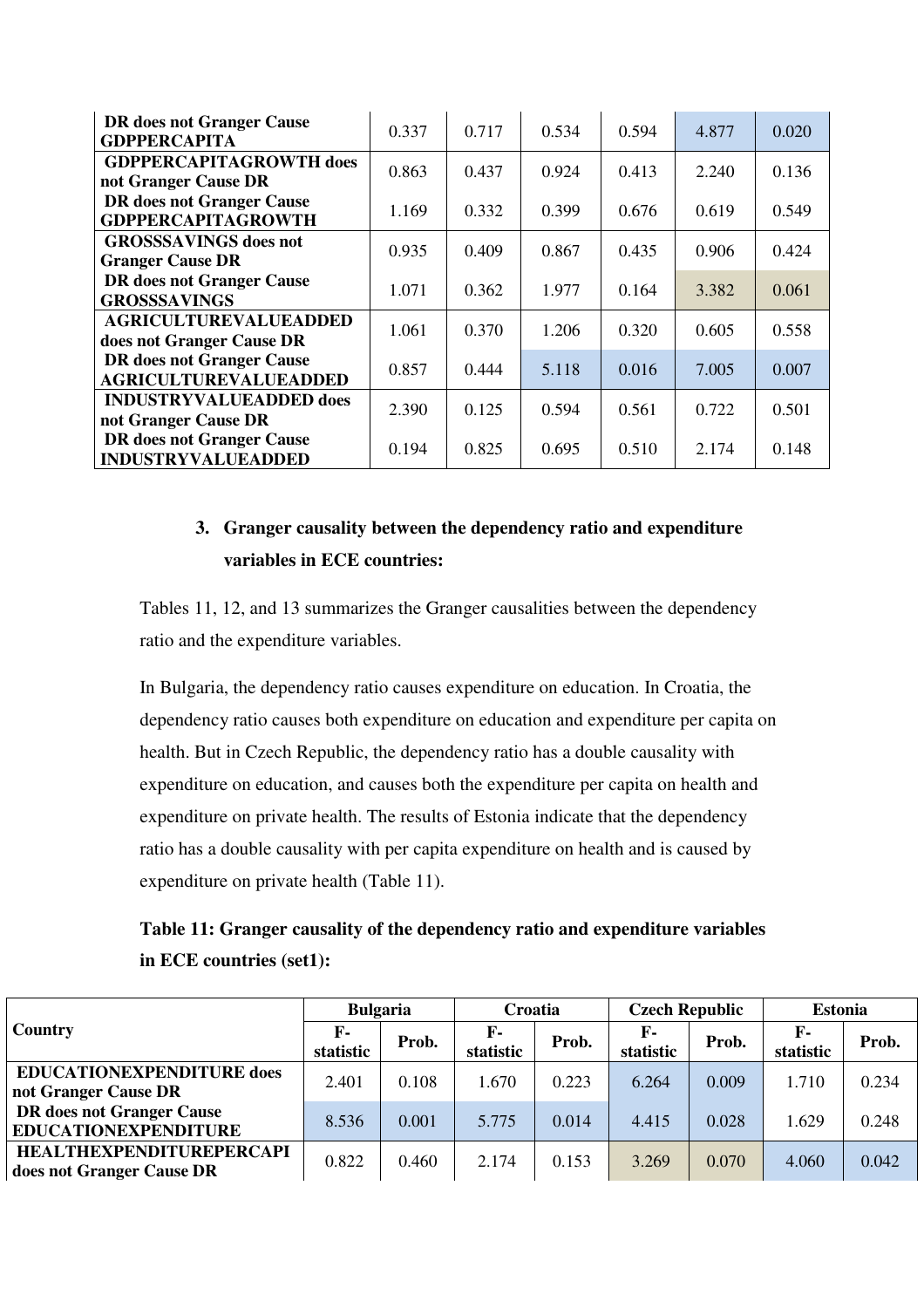| <b>DR</b> does not Granger Cause<br><b>HEALTHEXPENDITUREPERCAPI</b> | 0.329 | 0.725 | 6.872 | 0.009 | 5.096 | 0.023 | 6.182 | 0.013 |
|---------------------------------------------------------------------|-------|-------|-------|-------|-------|-------|-------|-------|
| <b>HEALTHEXPENDITUREPRIVATE</b><br>does not Granger Cause DR        | 0.130 | 0.879 | 0.372 | 0.696 | 3.681 | 0.054 | 4.877 | 0.026 |
| <b>DR</b> does not Granger Cause<br><b>HEALTHEXPENDITUREPRIVATE</b> | 0.717 | 0.506 | 1.145 | 0.348 | 4.064 | 0.042 | 3.198 | 0.074 |
| <b>HEALTHEXPENDITUREPUBLIC</b><br>does not Granger Cause DR         | 1.228 | 0.324 | 3.522 | 0.059 | 0.887 | 0.435 | 1.301 | 0.305 |
| DR does not Granger Cause<br><b>HEALTHEXPENDITUREPUBLIC</b>         | 2.218 | 0.148 | 0.236 | 0.792 | 1.001 | 0.394 | 2.322 | 0.137 |
| <b>HEALTHEXPENDITURETOTAL</b><br>does not Granger Cause DR          | 0.901 | 0.429 | 3.722 | 0.052 | 2.352 | 0.134 | 3.424 | 0.063 |
| <b>DR</b> does not Granger Cause<br><b>HEALTHEXPENDITURETOTAL</b>   | 1.721 | 0.217 | 0.367 | 0.699 | 2.483 | 0.122 | 2.825 | 0.095 |

Empirical results indicate that for Hungary, the dependency ratio has a double causality with expenditure on education, and causes expenditure on public health. In Latvia, the dependency ratio causes both the expenditure on education and the expenditure per capita on health. For Lithuania, the dependency ratio causes only the expenditure on private health (Table 12).

# **Table 12: Granger causality of the dependency ratio and expenditure variables in ECE countries (set2):**

|                                  | <b>Hungary</b>            |       | Latvia                    |       | Lithuania                 |       |  |
|----------------------------------|---------------------------|-------|---------------------------|-------|---------------------------|-------|--|
| Country                          | $\mathbf{F}$<br>statistic | Prob. | $\mathbf{F}$<br>statistic | Prob. | $\mathbf{F}$<br>statistic | Prob. |  |
| <b>EDUCATIONEXPENDITURE does</b> | 6.234                     | 0.010 | 1.013                     | 0.388 | 0.545                     | 0.610 |  |
| not Granger Cause DR             |                           |       |                           |       |                           |       |  |
| <b>DR</b> does not Granger Cause | 4.515                     | 0.027 | 7.173                     | 0.007 | 0.573                     | 0.596 |  |
| <b>EDUCATIONEXPENDITURE</b>      |                           |       |                           |       |                           |       |  |
| <b>HEALTHEXPENDITUREPERCAPI</b>  | 3.376                     | 0.065 | 1.714                     | 0.218 | 0.968                     | 0.405 |  |
| does not Granger Cause DR        |                           |       |                           |       |                           |       |  |
| <b>DR</b> does not Granger Cause | 2.953                     | 0.087 | 10.216                    | 0.002 | 2.216                     | 0.148 |  |
| <b>HEALTHEXPENDITUREPERCAPI</b>  |                           |       |                           |       |                           |       |  |
| <b>HEALTHEXPENDITUREPRIVATE</b>  | 0.676                     | 0.525 | 0.070                     | 0.932 | 3.522                     | 0.059 |  |
| does not Granger Cause DR        |                           |       |                           |       |                           |       |  |
| <b>DR</b> does not Granger Cause | 0.741                     | 0.495 | 3.691                     | 0.053 | 5.935                     | 0.014 |  |
| <b>HEALTHEXPENDITUREPRIVATE</b>  |                           |       |                           |       |                           |       |  |
| <b>HEALTHEXPENDITUREPUBLIC</b>   | 0.481                     | 0.628 | 3.561                     | 0.058 | 1.407                     | 0.279 |  |
| does not Granger Cause DR        |                           |       |                           |       |                           |       |  |
| <b>DR</b> does not Granger Cause | 4.163                     | 0.040 | 0.939                     | 0.415 | 0.553                     | 0.587 |  |
| <b>HEALTHEXPENDITUREPUBLIC</b>   |                           |       |                           |       |                           |       |  |
| <b>HEALTHEXPENDITURETOTAL</b>    | 0.104                     | 0.901 | 2.668                     | 0.106 | 1.840                     | 0.197 |  |
| does not Granger Cause DR        |                           |       |                           |       |                           |       |  |
| <b>DR</b> does not Granger Cause | 2.561                     | 0.115 | 1.834                     | 0.198 | 1.252                     | 0.318 |  |
| <b>HEALTHEXPENDITURETOTAL</b>    |                           |       |                           |       |                           |       |  |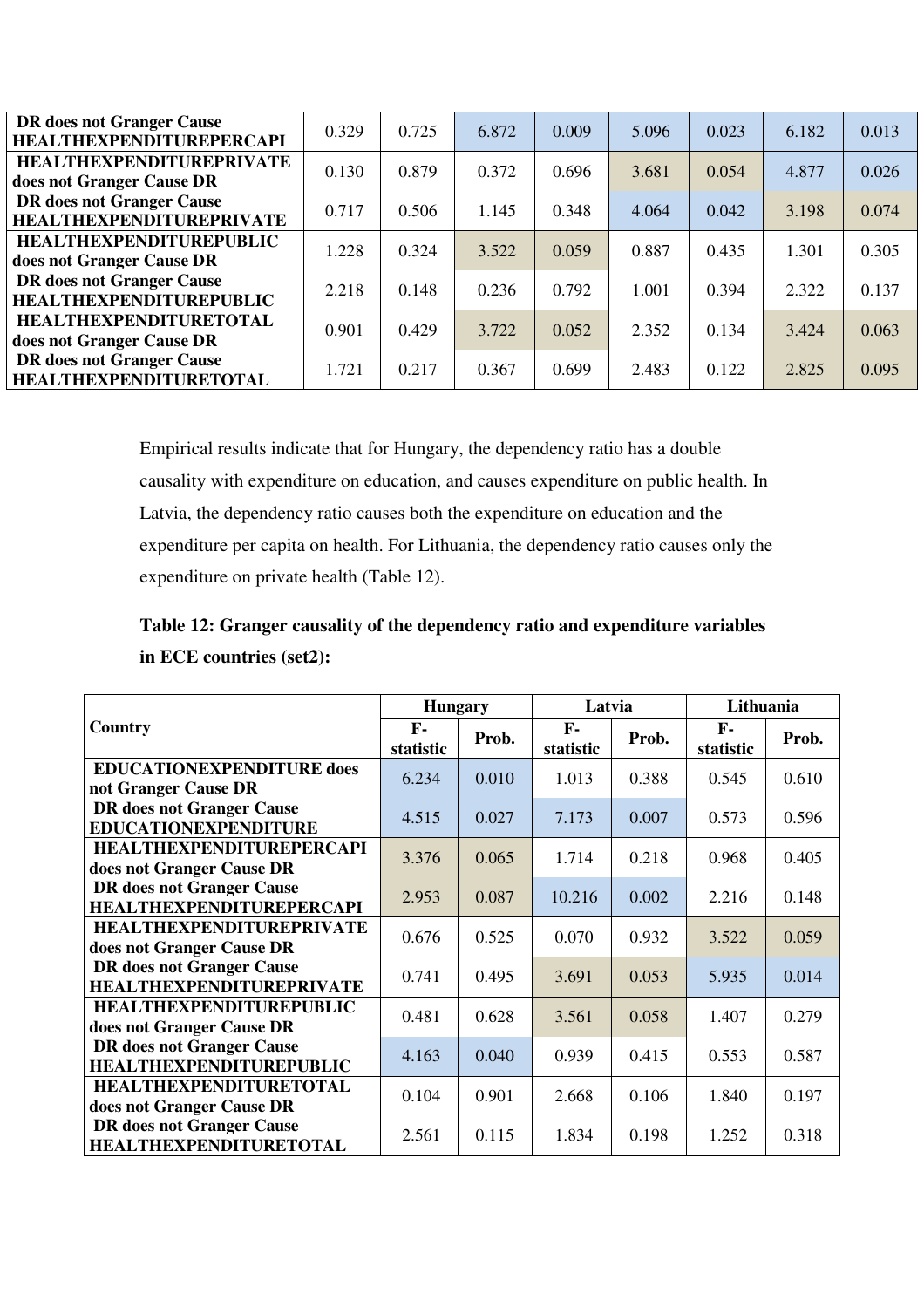In Romania, no causal links are found between expenditure variables and the dependency ratio. In Poland, the dependency ratio only causes the expenditure on total and public health. In the case of Slovakia, the dependency ratio causes all expenditure variables (Table 13).

| Table 13: Granger causality of the dependency ratio and expenditure variables |
|-------------------------------------------------------------------------------|
| in ECE countries (set3):                                                      |

|                                                                     | <b>Poland</b>   |       | Romania         |       | Slovakia                  |       |  |
|---------------------------------------------------------------------|-----------------|-------|-----------------|-------|---------------------------|-------|--|
| Country                                                             | F-<br>statistic | Prob. | F-<br>statistic | Prob. | $\mathbf{F}$<br>statistic | Prob. |  |
| <b>EDUCATIONEXPENDITURE does</b><br>not Granger Cause DR            | 0.320           | 0.729 | 2.628           | 0.097 | 1.791                     | 0.203 |  |
| <b>DR</b> does not Granger Cause<br><b>EDUCATIONEXPENDITURE</b>     | 3.105           | 0.069 | 2.454           | 0.111 | 5.688                     | 0.015 |  |
| <b>HEALTHEXPENDITUREPERCAPI</b><br>does not Granger Cause DR        | 0.844           | 0.452 | 3.123           | 0.078 | 3.090                     | 0.079 |  |
| <b>DR</b> does not Granger Cause<br><b>HEALTHEXPENDITUREPERCAPI</b> | 2.636           | 0.109 | 2.105           | 0.161 | 5.169                     | 0.022 |  |
| <b>HEALTHEXPENDITUREPRIVATE</b><br>does not Granger Cause DR        | 0.559           | 0.584 | 0.849           | 0.450 | 2.562                     | 0.115 |  |
| <b>DR</b> does not Granger Cause<br><b>HEALTHEXPENDITUREPRIVATE</b> | 3.159           | 0.076 | 0.929           | 0.419 | 4.046                     | 0.043 |  |
| <b>HEALTHEXPENDITUREPUBLIC</b><br>does not Granger Cause DR         | 0.239           | 0.790 | 0.054           | 0.946 | 3.304                     | 0.069 |  |
| <b>DR</b> does not Granger Cause<br><b>HEALTHEXPENDITUREPUBLIC</b>  | 6.418           | 0.011 | 0.028           | 0.972 | 8.262                     | 0.004 |  |
| <b>HEALTHEXPENDITURETOTAL</b><br>does not Granger Cause DR          | 0.680           | 0.523 | 0.022           | 0.977 | 3.385                     | 0.065 |  |
| <b>DR</b> does not Granger Cause<br><b>HEALTHEXPENDITURETOTAL</b>   | 5.205           | 0.021 | 0.082           | 0.921 | 5.107                     | 0.023 |  |

### **4. Granger causality between the dependency ratio and education variables in ECE countries**

Tables 14, 15, and 16, summarizes the Granger causalities between education variables and the dependency ratio.

Findings does not show any significant causalities in both Bulgaria and Croatia. For the Czech Republic, the dependency ratio causes secondary, secondary vocational, and secondary general education. But in Estonia, both the secondary, and secondary general education cause the dependency ratio (Table 14).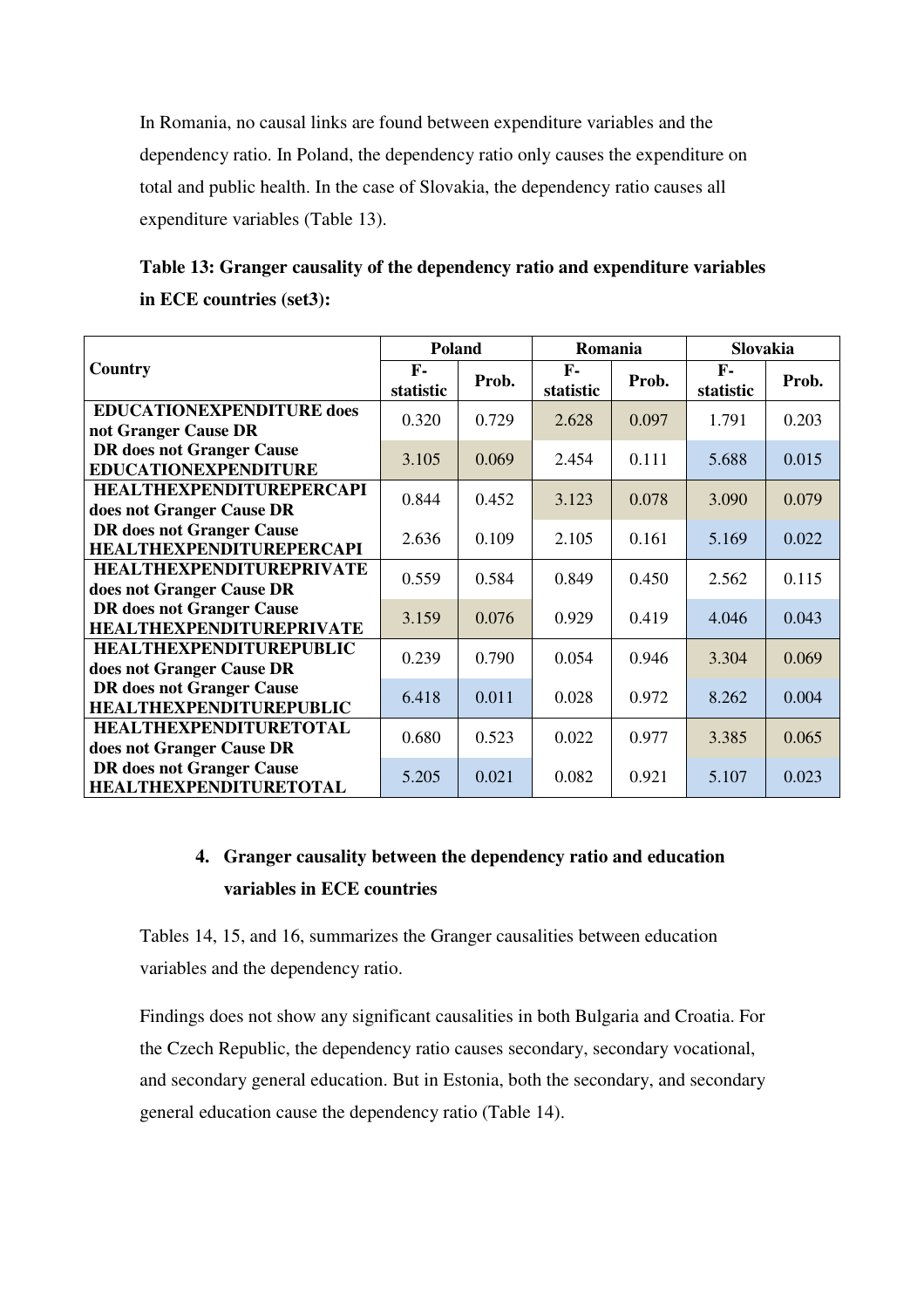### **Table 14: Granger causality of the dependency ratio and education variables in**

**ECE countries (set1):** 

|                                                                | <b>Bulgaria</b>           |       | Croatia                   |       | <b>Czech Republic</b> | <b>Estonia</b> |                           |       |
|----------------------------------------------------------------|---------------------------|-------|---------------------------|-------|-----------------------|----------------|---------------------------|-------|
| Country                                                        | $\mathbf{F}$<br>statistic | Prob. | $\mathbf{F}$<br>statistic | Prob. | F-<br>statistic       | Prob.          | $\mathbf{F}$<br>statistic | Prob. |
| <b>PRIMARY</b> does not Granger<br><b>Cause DR</b>             | 1.808                     | 0.177 | 1.474                     | 0.264 | 0.224                 | 0.800          | 0.904                     | 0.416 |
| <b>DR</b> does not Granger Cause<br><b>PRIMARY</b>             | 1.631                     | 0.209 | 2.039                     | 0.169 | 1.999                 | 0.150          | 2.431                     | 0.106 |
| <b>SECONDARY</b> does not<br><b>Granger Cause DR</b>           | 0.900                     | 0.414 | 1.219                     | 0.327 | 1.158                 | 0.325          | 4.153                     | 0.034 |
| <b>DR</b> does not Granger Cause<br><b>SECONDARY</b>           | 1.241                     | 0.300 | 0.407                     | 0.673 | 5.278                 | 0.009          | 2.868                     | 0.084 |
| SECONDARYVOCATIONAL<br>does not Granger Cause DR               | 0.931                     | 0.402 | 1.258                     | 0.316 | 0.126                 | 0.881          | 2.018                     | 0.163 |
| <b>DR</b> does not Granger Cause<br><b>SECONDARYVOCATIONAL</b> | 0.191                     | 0.826 | 0.336                     | 0.720 | 5.140                 | 0.011          | 1.615                     | 0.228 |
| <b>SECONDARYGENERAL</b><br>does not Granger Cause DR           | 0.875                     | 0.424 | 2.494                     | 0.121 | 2.361                 | 0.109          | 8.389                     | 0.001 |
| <b>DR</b> does not Granger Cause<br>SECONDARYGENERAL           | 2.073                     | 0.139 | 0.621                     | 0.552 | 3.606                 | 0.037          | 2.695                     | 0.085 |

In Hungary, the dependency ratio has a double causality with primary education, and is caused by secondary general education while in Latvia, the dependency ratio is caused by primary education, and causes all types of secondary education. In Lithuania, the dependency ratio causes both the secondary and the secondary general education (Table 15).

# **Table 15: Granger causality of the dependency ratio and education variables in ECE countries (set2):**

|                                                                | <b>Hungary</b>  |       | Latvia                    |       | Lithuania         |       |
|----------------------------------------------------------------|-----------------|-------|---------------------------|-------|-------------------|-------|
| Country                                                        | F-<br>statistic | Prob. | $\mathbf{F}$<br>statistic | Prob. | $F-$<br>statistic | Prob. |
| <b>PRIMARY</b> does not Granger<br><b>Cause DR</b>             | 9.296           | 0.000 | 3.980                     | 0.030 | 1.909             | 0.174 |
| <b>DR</b> does not Granger Cause<br><b>PRIMARY</b>             | 10.784          | 0.000 | 1.250                     | 0.301 | 1.371             | 0.276 |
| <b>SECONDARY</b> does not<br><b>Granger Cause DR</b>           | 0.350           | 0.706 | 0.317                     | 0.730 | 0.250             | 0.780 |
| <b>DR</b> does not Granger Cause<br><b>SECONDARY</b>           | 3.017           | 0.061 | 5.548                     | 0.009 | 8.450             | 0.002 |
| <b>SECONDARYVOCATIONAL</b><br>does not Granger Cause DR        | 2.349           | 0.110 | 1.213                     | 0.318 | 0.915             | 0.416 |
| <b>DR</b> does not Granger Cause<br><b>SECONDARYVOCATIONAL</b> | 2.805           | 0.074 | 4.652                     | 0.021 | 3.176             | 0.063 |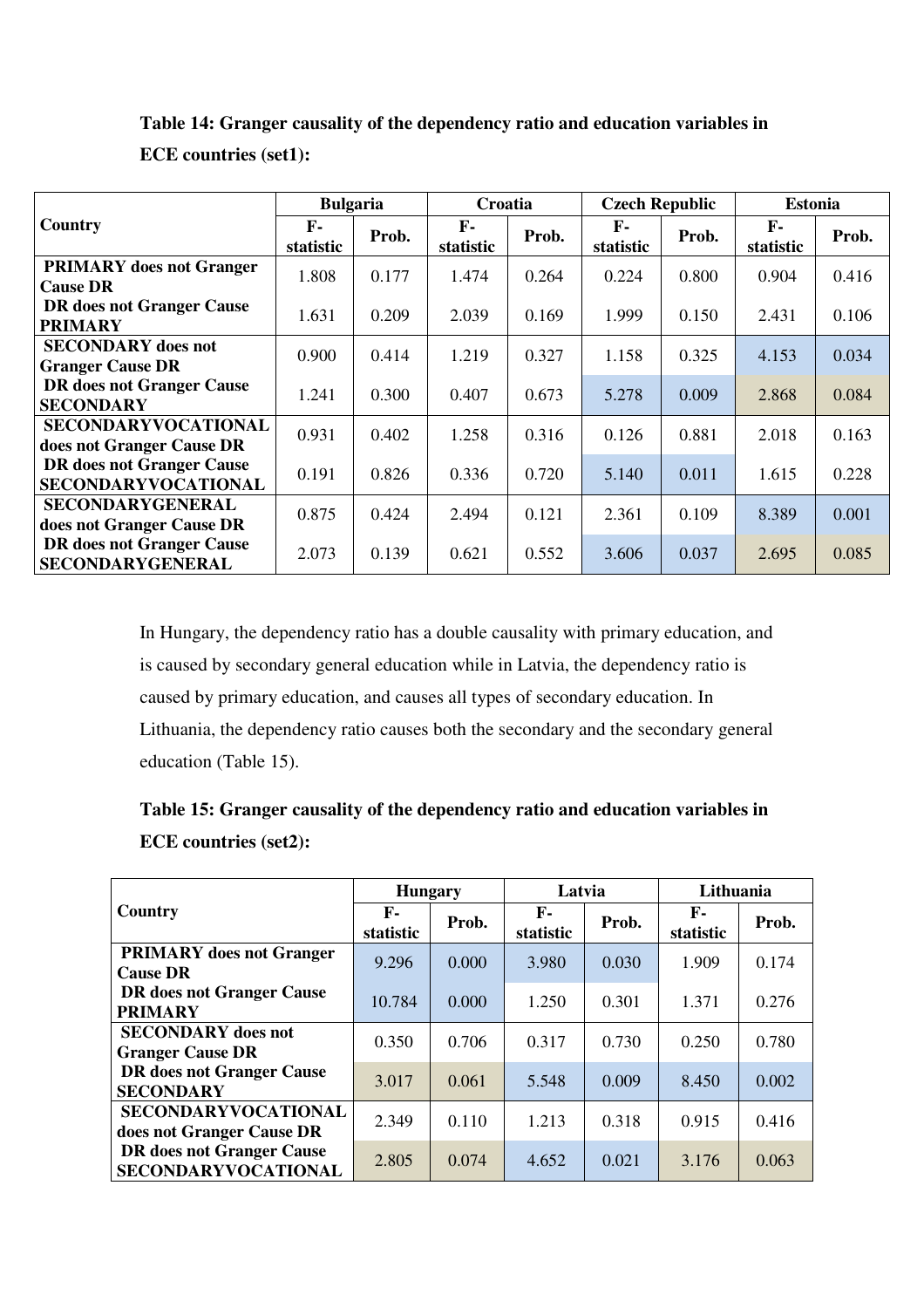| <b>SECONDARYGENERAL</b><br>does not Granger Cause DR | 6.581 | 0.003 | 0.620 | 0.547     | 1.293 | 0.296 |
|------------------------------------------------------|-------|-------|-------|-----------|-------|-------|
| DR does not Granger Cause<br><b>SECONDARYGENERAL</b> | 0.216 | 0.806 | 6.124 | $0.008\,$ | 6.015 | 0.009 |

In the case of Poland, the dependency ratio has a double causality with primary education, is caused by both secondary and secondary general education, and causes the secondary vocational education. For Romania, the dependency ratio causes the primary education and is caused by the secondary general education. In Slovakia, the dependency ratio causes all education variables, except the secondary general education (Table 16).

# **Table 16: Granger causality of the dependency ratio and education variables in ECE countries (set3):**

|                                                             | Poland          |          | Romania         |       | Slovakia                  |       |
|-------------------------------------------------------------|-----------------|----------|-----------------|-------|---------------------------|-------|
| Country                                                     | F-<br>statistic | Prob.    | F-<br>statistic | Prob. | $\mathbf{F}$<br>statistic | Prob. |
| <b>PRIMARY</b> does not Granger<br><b>Cause DR</b>          | 7.087           | 0.002    | 0.435           | 0.652 | 1.681                     | 0.214 |
| <b>DR</b> does not Granger Cause<br><b>PRIMARY</b>          | 9.814           | 0.000    | 6.742           | 0.005 | 4.253                     | 0.030 |
| <b>SECONDARY</b> does not<br><b>Granger Cause DR</b>        | 5.241           | 0.009    | 2.897           | 0.076 | 2.046                     | 0.161 |
| <b>DR</b> does not Granger Cause<br><b>SECONDARY</b>        | 2.999           | 0.062    | 2.581           | 0.098 | 7.032                     | 0.006 |
| <b>SECONDARYVOCATIONAL</b><br>does not Granger Cause DR     | 0.254           | 0.776    | 0.460           | 0.635 | 1.099                     | 0.356 |
| <b>DR</b> does not Granger Cause<br>SECONDARYVOCATIONAL     | 5.205           | 0.010    | 2.203           | 0.127 | 4.721                     | 0.024 |
| <b>SECONDARYGENERAL</b><br>does not Granger Cause DR        | 12.229          | $8.E-05$ | 5.403           | 0.013 | 1.557                     | 0.240 |
| <b>DR</b> does not Granger Cause<br><b>SECONDARYGENERAL</b> | 0.896           | 0.416    | 0.373           | 0.693 | 3.077                     | 0.074 |

# **5. Granger causality between the dependency ratio and female participation in education in ECE countries:**

Tables 17, 18, and 19, summarizes the causal links between the dependency ratio and female participation in education variables.

In Bulgaria, it is the female participation in primary education that causes the dependency ratio. In Czech Republic, the dependency ratio causes both female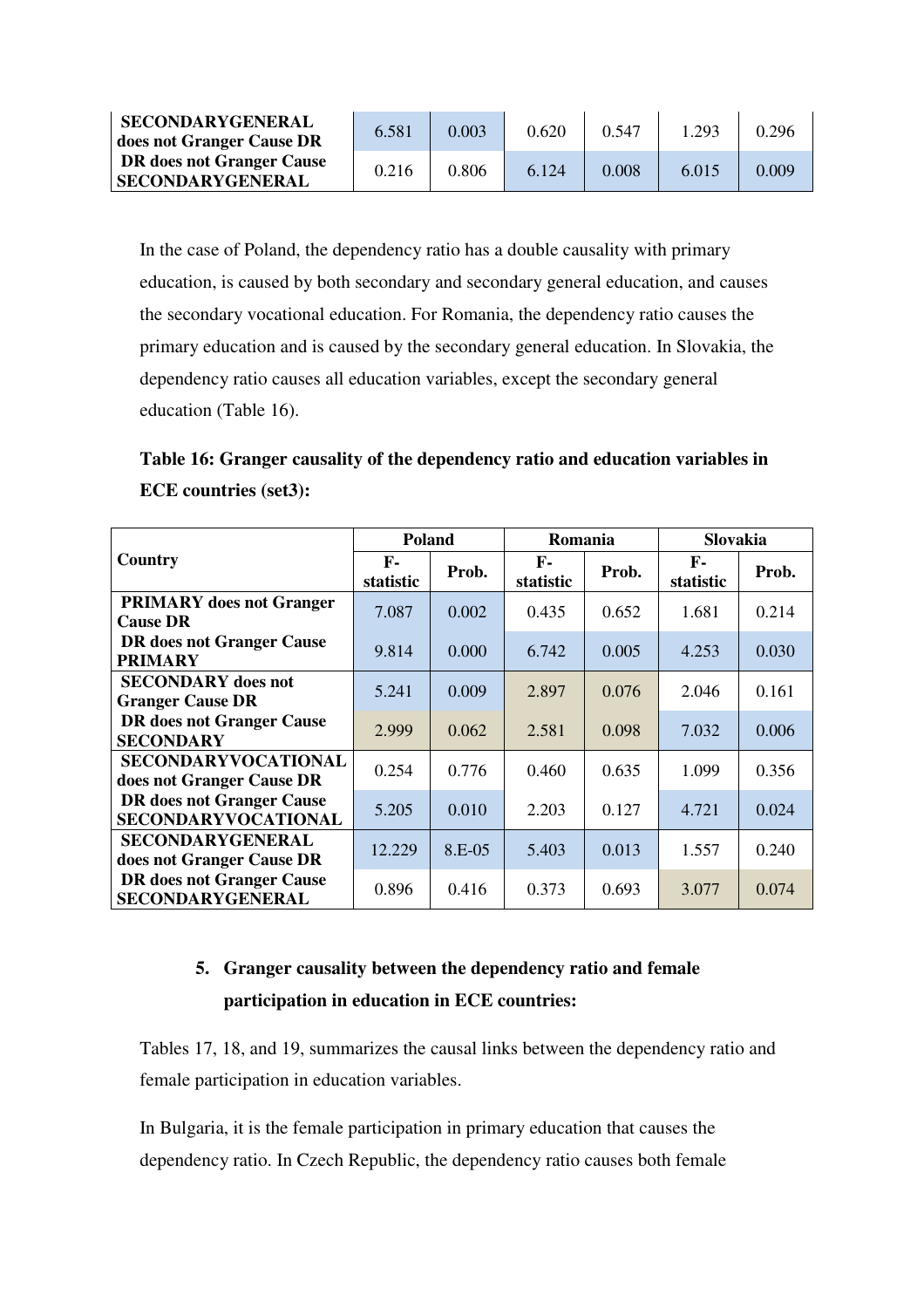participation in secondary vocational and secondary education. In Estonia, the dependency ratio causes the female participation in female primary education, and is caused by female participation in all types of secondary education. But for Croatia, no significant causal links are found (Table 17).

**Table 17: Granger causality of the dependency ratio and female participation in education variables in ECE countries (set1):** 

|                                                                   | <b>Bulgaria</b> |       | <b>Croatia</b>     |       | <b>Czech Republic</b>     |       | <b>Estonia</b>  |       |
|-------------------------------------------------------------------|-----------------|-------|--------------------|-------|---------------------------|-------|-----------------|-------|
| Country                                                           | F-<br>statistic | Prob. | $F -$<br>statistic | Prob. | $\mathbf{F}$<br>statistic | Prob. | F-<br>statistic | Prob. |
| <b>FEMPRIMARY</b> does not Granger<br><b>Cause DR</b>             | 5.390           | 0.008 | 0.569              | 0.579 | 1.807                     | 0.179 | 0.686           | 0.511 |
| <b>DR</b> does not Granger Cause<br><b>PRIMARYFEM</b>             | 0.179           | 0.836 | 1.176              | 0.339 | 0.896                     | 0.417 | 4.642           | 0.018 |
| <b>FEMSECONDARYGENERAL does</b><br>not Granger Cause DR           | 1.185           | 0.316 | 0.313              | 0.736 | 0.918                     | 0.408 | 4.719           | 0.017 |
| <b>DR</b> does not Granger Cause<br><b>SECONDARYGENERALFEM</b>    | 2.196           | 0.125 | 2.397              | 0.130 | 1.784                     | 0.182 | 0.697           | 0.506 |
| <b>FEMSECONDARYVOCATIONAL</b><br>does not Granger Cause DR        | 0.430           | 0.653 | 1.398              | 0.281 | 0.494                     | 0.613 | 5.394           | 0.018 |
| <b>DR</b> does not Granger Cause<br><b>SECONDARYVOCATIONALFEM</b> | 2.964           | 0.063 | 0.624              | 0.550 | 4.040                     | 0.026 | 0.681           | 0.522 |
| <b>FEMSECONDARY</b> does not<br><b>Granger Cause DR</b>           | 0.294           | 0.746 | 1.124              | 0.354 | 0.284                     | 0.754 | 4.132           | 0.038 |
| <b>DR</b> does not Granger Cause<br><b>SECONDARYFEM</b>           | 2.676           | 0.081 | 0.736              | 0.497 | 3.888                     | 0.029 | 1.266           | 0.312 |

While Lithuania does not show any significant causalities, the dependency ratio is caused by female participation in secondary general education in Hungary, and is caused by female participation in primary education in Latvia (Table 18).

**Table 18: Granger causality of the dependency ratio and female participation in education variables in ECE countries (set2):** 

|                                                                | <b>Hungary</b>  |       | Latvia          |          | Lithuania       |       |
|----------------------------------------------------------------|-----------------|-------|-----------------|----------|-----------------|-------|
| <b>Country</b>                                                 | F-<br>statistic | Prob. | F-<br>statistic | Prob.    | F-<br>statistic | Prob. |
| <b>FEMPRIMARY</b> does not Granger<br><b>Cause DR</b>          | 0.364           | 0.697 | 23.432          | $6.E-06$ | 1.242           | 0.312 |
| <b>DR</b> does not Granger Cause<br><b>PRIMARYFEM</b>          | 1.937           | 0.159 | 2.425           | 0.114    | 0.135           | 0.873 |
| <b>FEMSECONDARYGENERAL does</b><br>not Granger Cause DR        | 3.987           | 0.027 | 0.912           | 0.419    | 1.965           | 0.176 |
| <b>DR</b> does not Granger Cause<br><b>SECONDARYGENERALFEM</b> | 2.017           | 0.148 | 0.267           | 0.768    | 1.415           | 0.275 |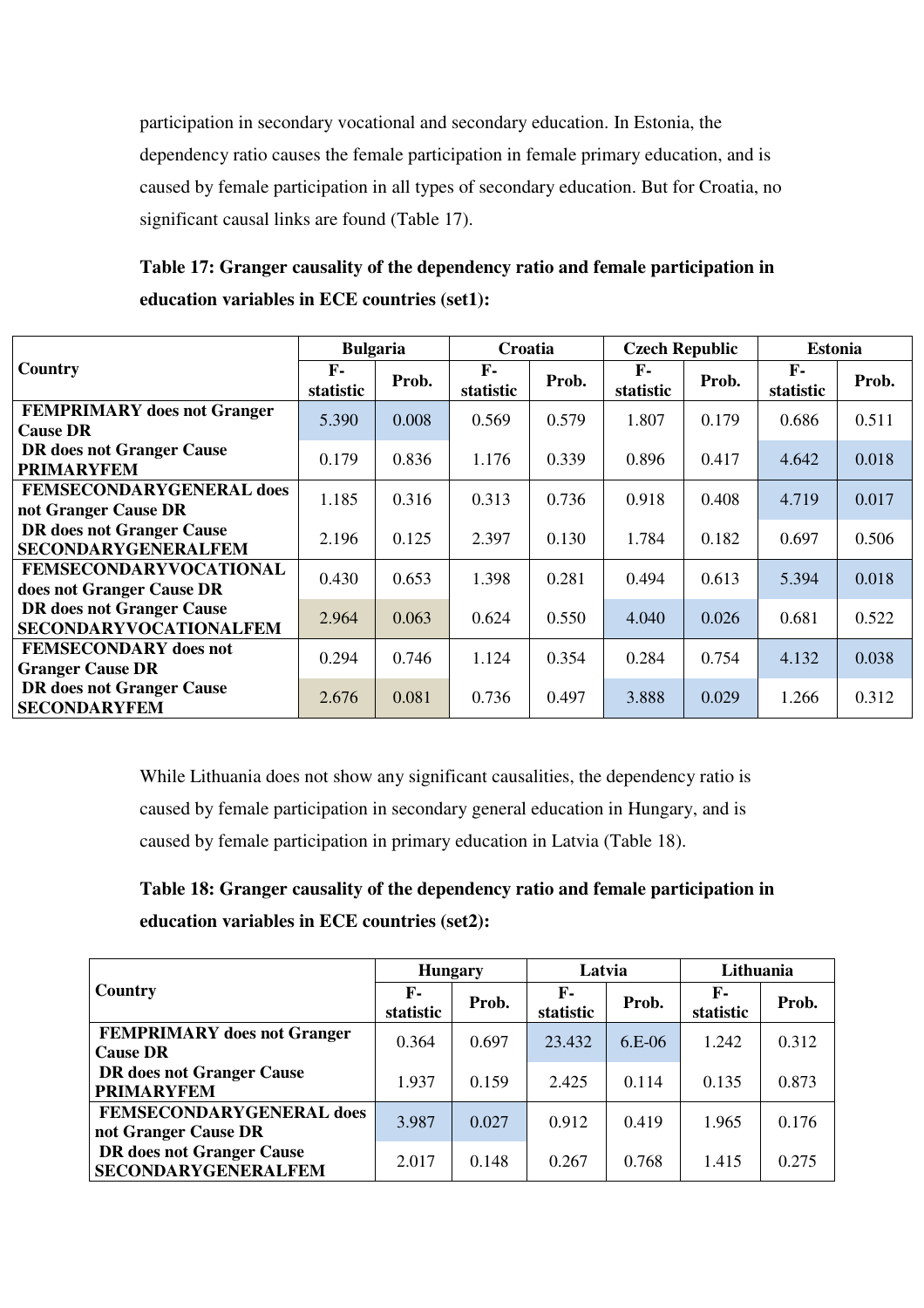| <b>FEMSECONDARYVOCATIONAL</b><br>does not Granger Cause DR | 0.161 | 0.851 | 1.560 | 0.237 | 0.023 | 0.976 |
|------------------------------------------------------------|-------|-------|-------|-------|-------|-------|
| DR does not Granger Cause<br><b>SECONDARYVOCATIONALFEM</b> | 3.005 | 0.062 | 1.462 | 0.257 | 2.477 | 0.113 |
| <b>FEMSECONDARY</b> does not<br><b>Granger Cause DR</b>    | 1.745 | 0.189 | 2.684 | 0.095 | 2.522 | 0.116 |
| <b>DR</b> does not Granger Cause<br><b>SECONDARYFEM</b>    | 1.647 | 0.207 | 0.749 | 0.486 | 2.228 | 0.144 |

In Poland, the dependency ratio is caused by both female participation in primary education and secondary vocational education. In Romania, the dependency ratio causes the female participation in both secondary general and secondary education. Finally, in Slovakia, the dependency ratio causes the female participation in primary education and secondary vocational education, and is caused by female participation in secondary education (Table 19).

### **Table 19: Granger causality of the dependency ratio and female participation in education variables in ECE countries (set3):**

|                                                                   | <b>Poland</b>             |       | Romania         |       | <b>Slovakia</b>           |       |
|-------------------------------------------------------------------|---------------------------|-------|-----------------|-------|---------------------------|-------|
| Country                                                           | $\mathbf{F}$<br>statistic | Prob. | F-<br>statistic | Prob. | $\mathbf{F}$<br>statistic | Prob. |
| <b>FEMPRIMARY</b> does not Granger<br><b>Cause DR</b>             | 5.236                     | 0.014 | 0.327           | 0.724 | 0.469                     | 0.632 |
| <b>DR</b> does not Granger Cause<br><b>PRIMARYFEM</b>             | 0.847                     | 0.443 | 1.636           | 0.220 | 4.453                     | 0.026 |
| <b>FEMSECONDARYGENERAL does</b><br>not Granger Cause DR           | 0.839                     | 0.446 | 0.761           | 0.480 | 1.252                     | 0.312 |
| <b>DR</b> does not Granger Cause<br><b>SECONDARYGENERALFEM</b>    | 2.471                     | 0.109 | 4.238           | 0.029 | 2.073                     | 0.158 |
| <b>FEMSECONDARYVOCATIONAL</b><br>does not Granger Cause DR        | 4.421                     | 0.019 | 0.666           | 0.520 | 1.128                     | 0.347 |
| <b>DR</b> does not Granger Cause<br><b>SECONDARYVOCATIONALFEM</b> | 1.168                     | 0.321 | 1.491           | 0.240 | 10.253                    | 0.001 |
| <b>FEMSECONDARY</b> does not<br><b>Granger Cause DR</b>           | 2.179                     | 0.139 | 4.987           | 0.016 | 4.298                     | 0.032 |
| <b>DR</b> does not Granger Cause<br><b>SECONDARYFEM</b>           | 0.557                     | 0.581 | 2.862           | 0.078 | 2.627                     | 0.103 |

### **Conclusion and Discussion:**

The following contributions analyzes the trends of fertility rate and mortality rates in addition to the occurrence of the demographic dividend and the impact of the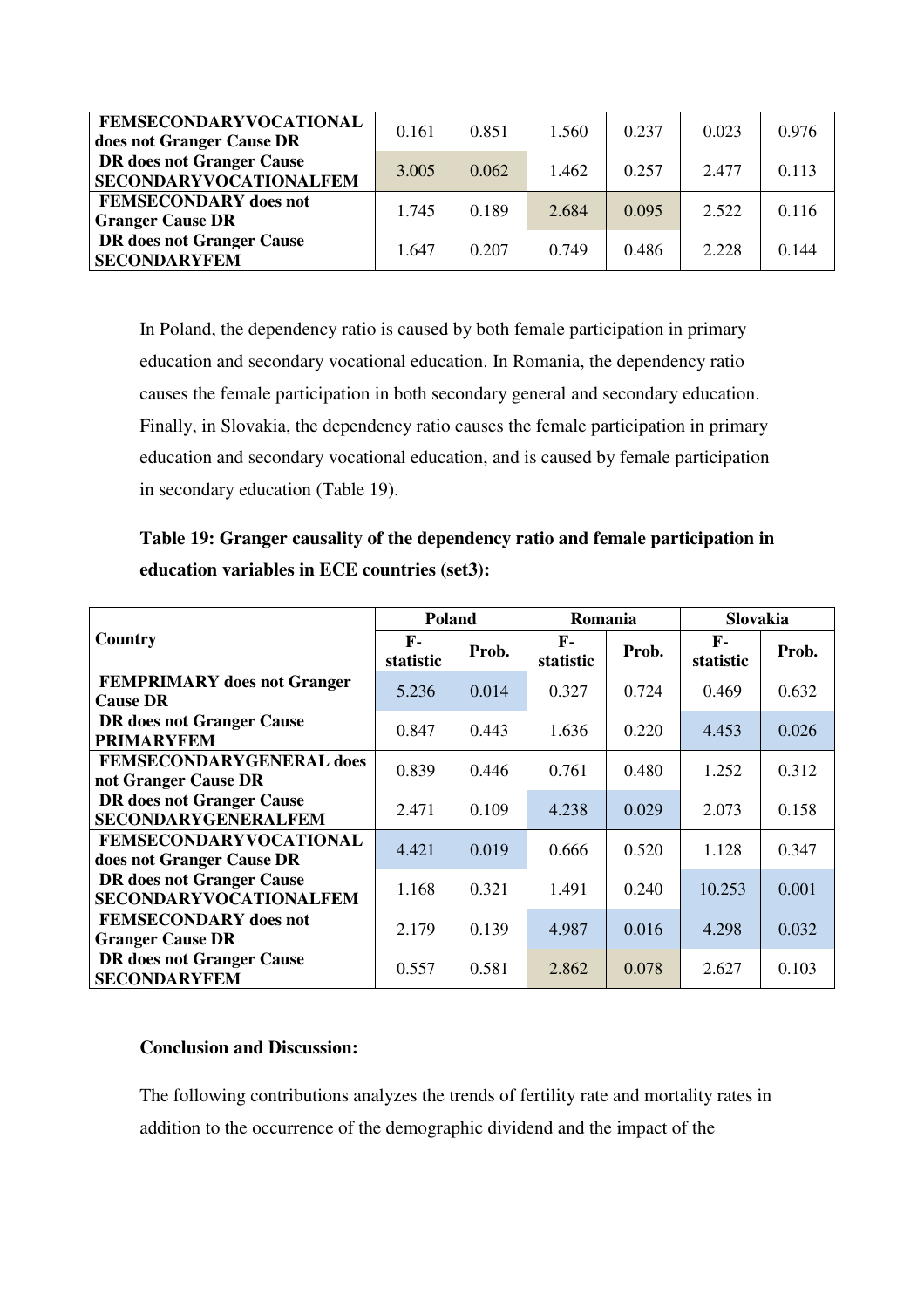demographic change of age structure on educational, social, and economic variables in ECE countries.

The empirical results indicate that the trends of both fertility and mortality rates are significantly decreasing meaning in all the selected economies. In addition to that, the estimation of the demographic dividend indicates that its period has ended for most of ECE countries, except for Estonia, Hungary, and Romania.

With regard to the Granger causality test, results indicate that the decrease of the number of dependents in Bulgaria causes only the government expenditure on education.

The contribution of Koytcheva and Philipov (2008) indicates that the fall of the communism resulted in political and economic changes. This was in addition to an economic crisis in the late 1996 and 1997 that was characterized by high inflation rates and a devaluation of income per capita. Moreover, unemployment was the highest in the 1990s among the youngest segment (Beleva and Tsanov, 2001). The socialist later on created more employment opportunities, with a special focus on the role of women in the labor force and education (Sowards, 1996; Pisankaneva, 2003; Philipov et al., 2006).

The contribution of the European Commission (2016) indicates that the early school leavers or the dropout rate started increasing in 2011. This is why the Bulgarian government needs to increase its expenditure on education besides putting strategies and programs to support youth inclusion and enhance women participation in the labor market.

For Croatia, the dependency ratio causes the increase of the total labor force, the GDP per capita, the gross savings, expenditure on education, health expenditure per capita, but has no causalities with educational variables.

This aligns with the contribution of Čipin and Ilieva (2017). This paper requires an urgent development and enhancement of the health system within this economy besides enhancing the pensions and social programs.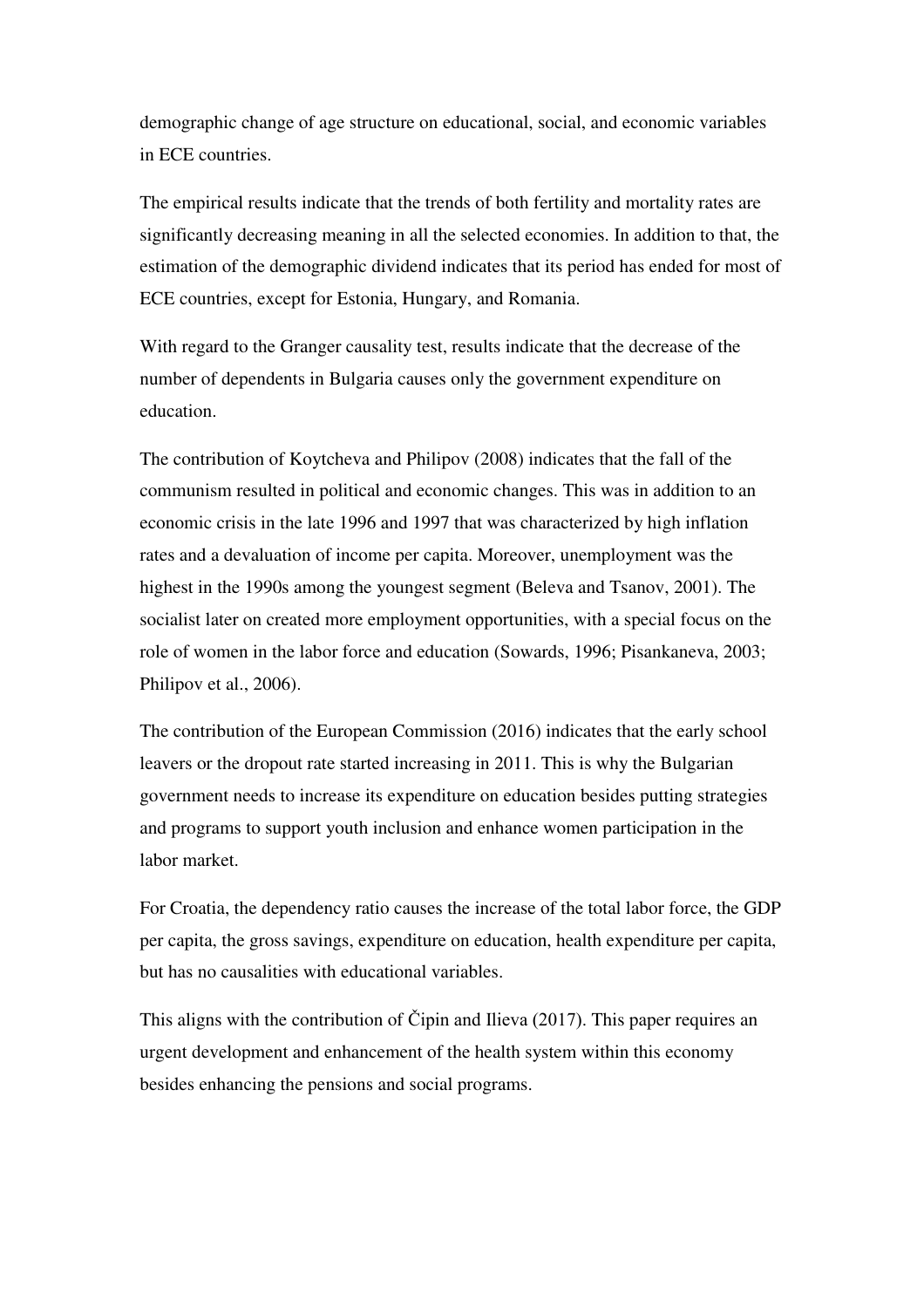In Croatia, policy makers need to introduce programs and strategies to increase the participation of the newest generation in education while enhancing the existing educational system and reducing the gap between education and employment.

In the case of Czech Republic, the change of the population age structure causes both the females and males unemployment. In addition to that, this variable causes the government gross savings, expenditure on education, health expenditure per capita, and expenditure on private health. But with regard to educational variables, the dependency ratio causes all types of secondary education with more participation of females.

Policy makers in the Czech Republic need to maintain or enhance their existing strategies that relate to education and female participation in education. In addition to that, governments' savings need to be spent on both education and healthcare systems. But with regard to employment, there should be more investment either national or foreign that will provide more job supply.

In Estonia, the dependency ratio causes only the heath expenditure per capita, and female participation in primary education. Thus policy makers need to expand the health system.

The lack of causalities within this country is indicated in the contribution of Eamets et al. (2008). This requires further research on the demographic dividend and demographic transition with regard to this economy.

For Hungary, the dependency ratio causes the increase in the total labor force and the female labor. In addition to that, it causes the industry value added, expenditure on education, and expenditure on public health. With regard to educational variables, the dependency ratio causes the increase in the enrolment in primary education.

Policies in Hungary should relate more to youth inclusion by the creation of more job supply with emphasis on the industrial sectors within this economy. Focus should also be on increasing female participation in education.

In Latvia, the change in the population structure causes the agriculture value added, expenditure on education, expenditure on health per capita, and all types of secondary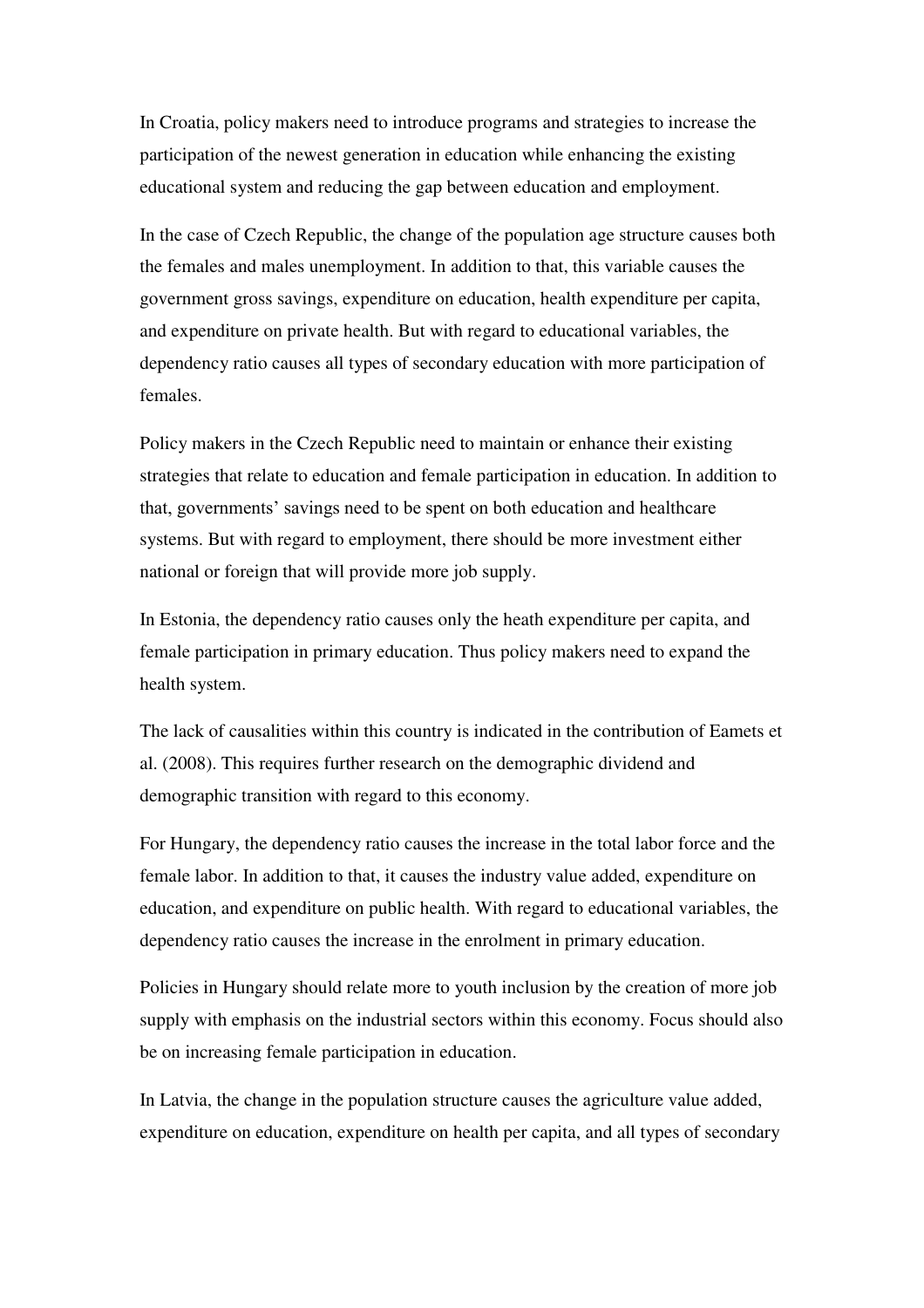education. The dependency ratio does not cause any variable of females' participation in education.

The Latvian government needs to enhance the expenditure on education and on health. In addition to that, there should be strategies to attract investment in the agricultural sector, and female participation in both education and labor force.

With regard to Lithuania, the dependency ratio causes the expenditure on private health, secondary education, and secondary vocational education.

Besides putting strategies and programs that will enhance the current educational and healthcare systems, the Lithuanian government needs more research on the impact of the demographic transition on economic and social variables.

In the case of Poland, the dependency ratio causes the total labor force, causes unemployment of both males and females, expenditure on public health, and total health expenditure. Moreover, the dependency ratio causes primary education and secondary vocational education.

The Poland government should increase the job supply by either encouraging entrepreneurship or attracting national and international investments. In addition to that, there should be an enhancement of the healthcare system and more policies of youth inclusion in education and labor force, with emphasis on female participation.

For Romania, the dependency ratio causes the total labor force, female labor force, and agriculture value added. Concerning educational variables, the dependency ratio causes the enrolment in primary education, and female participation in secondary general education.

While the contribution of (Popa, 2012) indicates that the demographic transition affects Romania at a macroeconomic level, Vasile (2004) indicates that the labor force should not be left at the mercy of this natural adjustment.

For this, the Romanian government needs to increase job supply with emphasis on the female participation in the labor force. In addition to that, there should be more investment in the agricultural sector.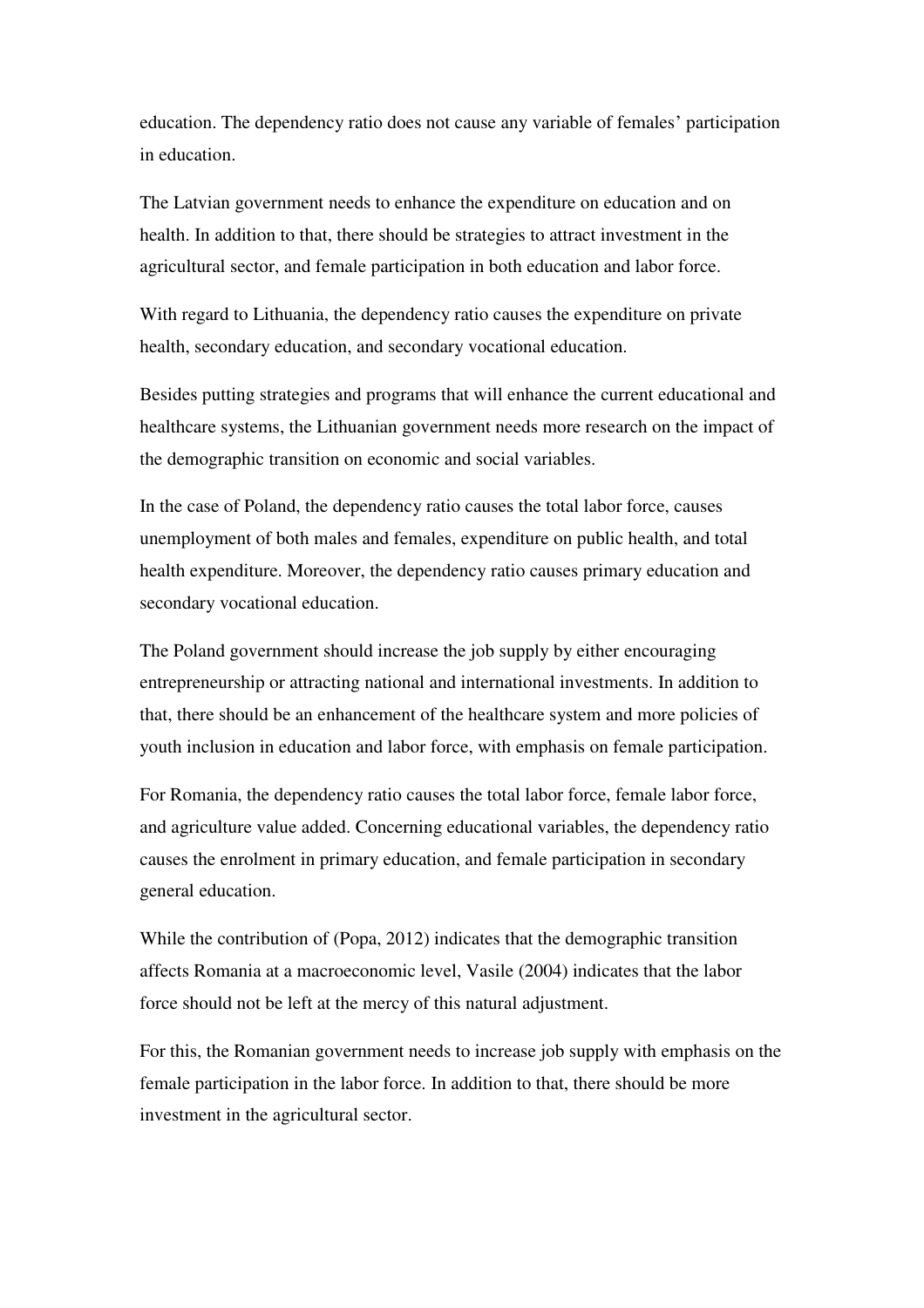In Slovakia, the dependency ratio causes the total labor force, the youth participation in the labor force, the GDP per capita, the agriculture value added, expenditure on education, and expenditure on health per capita, private, and public. The change of the population structure also causes the enrolment in primary education, secondary education, secondary vocational, besides it causes the increase of female participation in primary education and secondary vocational education.

The Slovakian government needs to put in place strategies that will increase more the participation of youth in the labor force, with emphasis on the agriculture sector. In addition to that, the contribution of Kotulič (2012) shows that increasing trends of employment are not the only criteria for better economic development. But there should be policies that target knowledge economy based on learning competence that targets enhancing work quality in the labor force.

Moreover, the policy change need to target increasing the government expenditures on health and education, as these variables are the main drivers of the demographic transition.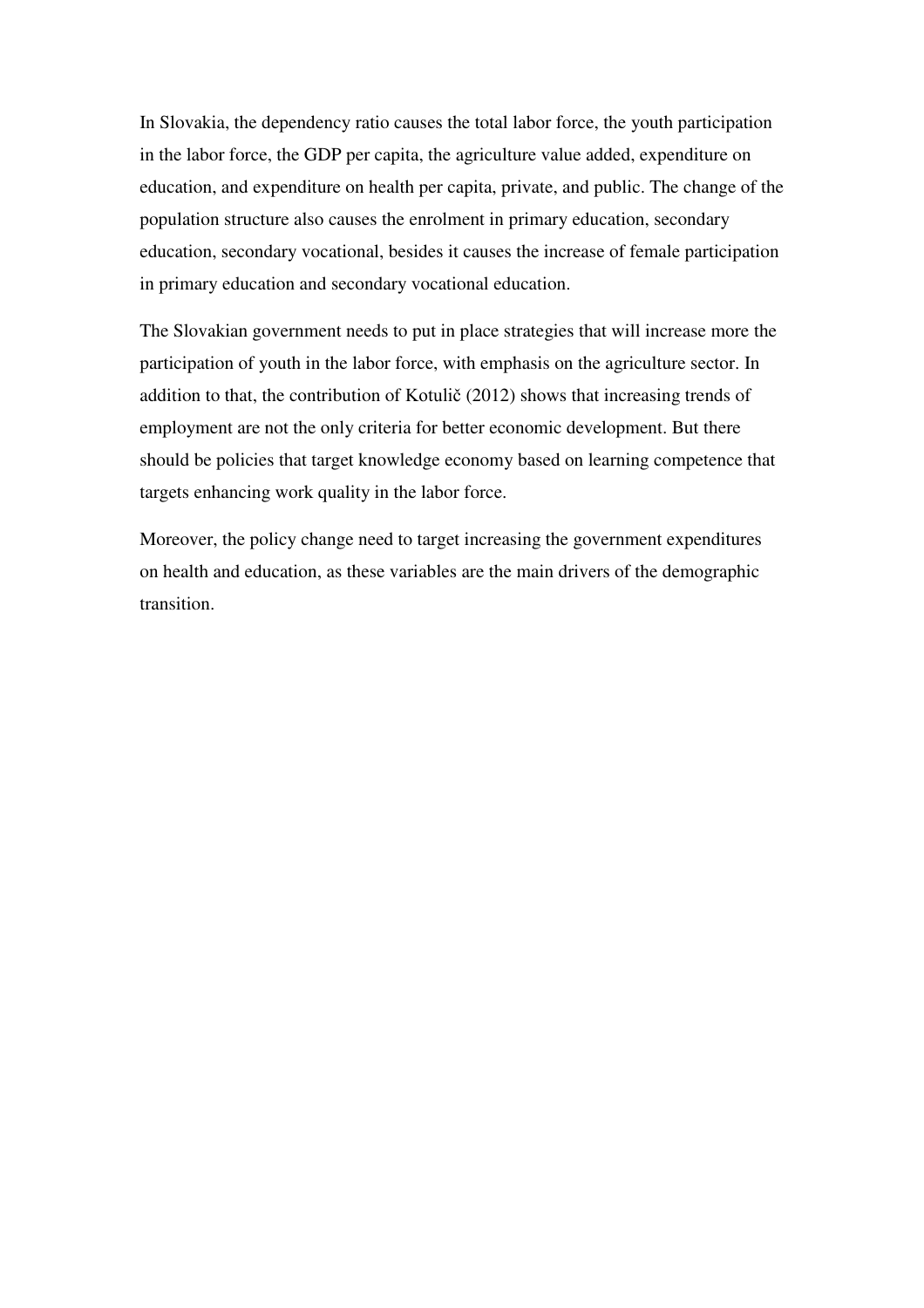#### **References:**

- Aasbrenn, K. (1989). Uttynningssamfunnet. Det demografisk uttynnede–menikke avfolkede utkantsamfunn/ The thinning out society-the demographically thinned out, but not depopulated-remote community. Tidsskr. Samfunnsforskning.
- Barca, F. (2009). An Agenda for a reformed Cohesion Policy. A place-based approach to meeting European Union challenges and expectations.
- Beleva, I., and Tzanov, V. (2001). Labour market flexibility and employment security. Geneva: International Labour Office.
- Caldwell, J. C., Schindlmayr, T. (2003). Explanations of the fertility crisis in modern societies: A search for commonalities. Population Studies. Vol. 57(3), pp. 241–263.
- Chawla, M., Betcherman, G., Banerji, A. (2007). From red to gray: The "Third Transition" of aging populations in Eastern Europe and the former Soviet Union. Washington DC: The World Bank.
- Čipin, I., & Ilieva, N. (2017). Coping with Demographic Decline in Croatia and Bulgaria. *FRIEDRICH EBERT STIFTUNG,* 1-18.
- Bloom, D. E., Canning, D., Sevilla, J. (2003). The demographic dividend. A new perspective on the economic consequences of population change. Santa Monika.
- Chesnais, J.-C. (1992). The demographic transition. Stages, patterns, and economic implications. Oxford: Claren-don Press.
- Eamets, R. (2008). The Estonian economy current status of competitiveness and future outlooks. *ARENGUFONF Estonian Development Fund,* 1-71.
- Eloundou-Enyegue, P. M., Stokes, C.S., Cornwell, G. T. (2000). Are there crisis-led fertility declines? Evidence from central Cameroon. Population Research and Policy Review. Vol. 19, pp. 47–72.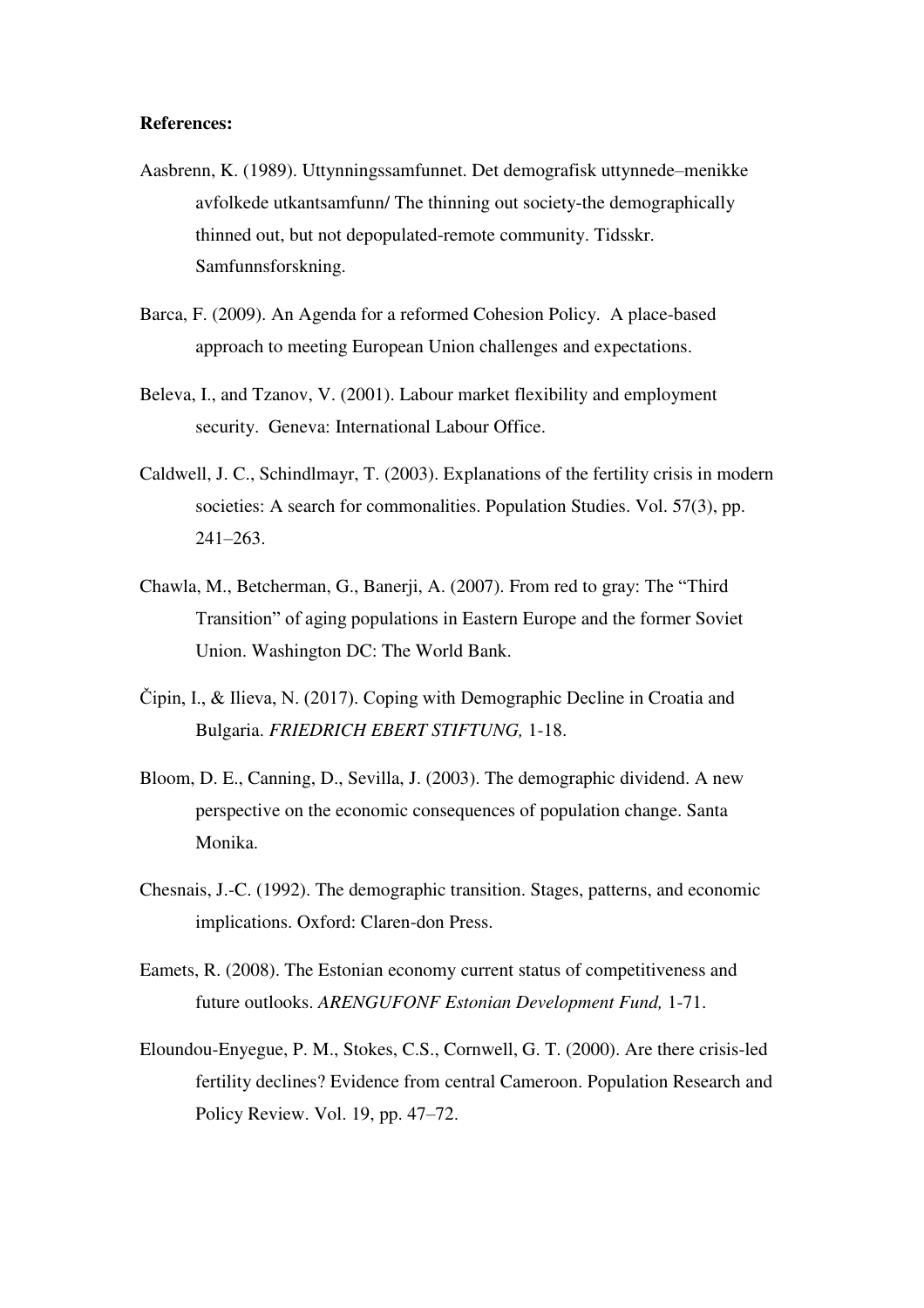- European Commission. (2016). Education and training education and training monitor 2016: Bulgaria. 2, 1-12.
- European Commission. (2014). Investment for jobs and growth-Promoting development and good governance in EU regions and cities- Sixth report on economic, social and territorial Cohesion. European Commission.

European Commission. (2011). Cities of tomorrow-challenges, visions, ways forward.

- European Parliament. (2010). Report on demographic change and its consequences for the future cohesion policy of the EU (No. 2010/2157(INI)).European Parliament-Committee on Regional Development.
- European Parliament. (2008). Shrinking regions: A paradigm shift in demography and territorial development. Study. Directorate-General for internal Policies of the Union.
- Eurostat. (2004). Economic data pocketbook. Luxembourg: Office for Official Publications of the European Communities.
- Fratczak, E. (2004). Very low fertility: the patterns and their implications. Regional and country differentials in low (very low) fertility. Brussels: European Council. European Population Papers Series. No. 21.
- Gløersen, E., Drăgulin, M., & Hans, S. (2016). The impact of demographic change on European regions. European Union, 1-147.
- Harkat, T., Driouchi, A. (2017). Demographic Dividend & Economic Development in Arab Countries. Munich Personal RePEc Archive. MPRA Paper No. 82880. 1- 47.
- Hobcraft, J. (1996). Fertility in England and Wales: a fifty-year perspective. Population Studies. Vol. 50(3), pp.485–524.
- Hoff, A. (2008). Population ageing in Central and Eastern Europe as an outcome of the socio-economic transition to capitalism. SOCIALINIS DARBA, vol. 7, no. 2. pp. 14–25.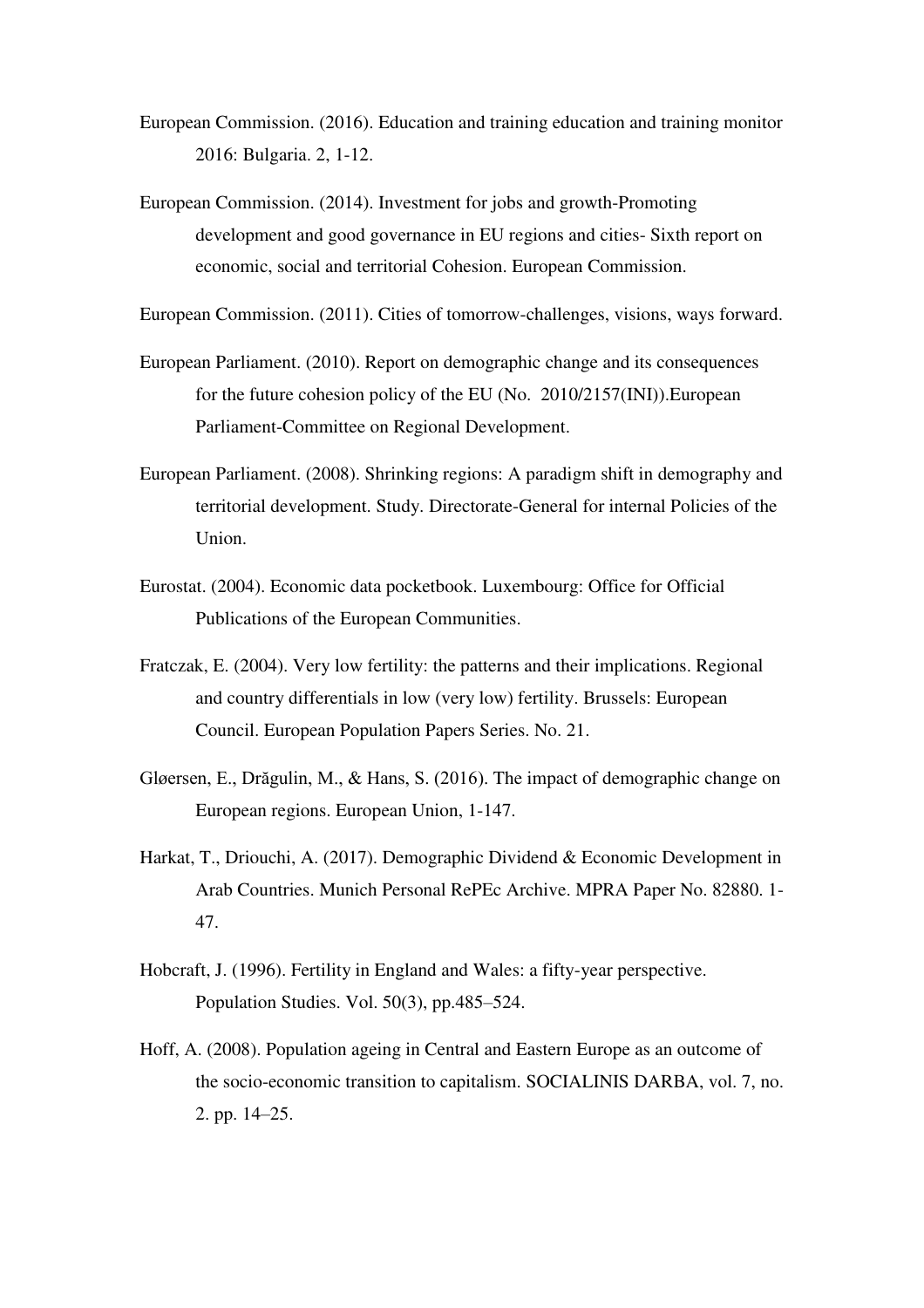- Hoff, A. (2006). Research on ageing in Central and Eastern Europe. Paper given at the OIA Seminar Series "Implications of Population Ageing in Central and Eastern Europe". Oxford.
- Holzer, J., Kowalska, I. (1997). Poland: Standard country report, fertility and family surveys in countries of the ECE region. Geneva: UN Economic Commission for Europe.
- Kamaras, F. Hungary. (1999). Standard country report: Fertility and family surveys in countries of the ECE region. UN Economic Commission for Europe.
- Kotulič, R. (2012). Demographic changes and their impact on human resources Employment in Slovakia. *Polish journal of management studies. 5*, 245-253.
- Koytcheva, E., & Philipov, D. (2008). Bulgaria: Ethnic differentials in rapidly declining fertility. *Demographic Research, 19*, 361-402. doi:10.4054/demres.2008.19.13
- Leon, D. A., Chenet, L.,Shkolnikov, V., Zakharov, S., Shapiro, J., Rakhmanova, G., Vassin, S., McKee, M. (1997). Huge variation in Russian mortality rates 1984–94: Artifact, alcohol, or what? The Lancet. pp. 350,383–388.
- Lesthaeghe, R. (1989). Social organization, economic crises, and the future of fertility control in Africa. Reproduction and Social Organization in sub-Saharan Africa. Berkeley CA: University of California Press. pp. 475–505.
- Maddison, A. (2001). The world economy. A Millennial Perspective. Paris. OECD.
- OECD. (2006). Competitive cities in the global economy. Organization for Economic Co-operation and Development, Paris.
- Philipov, D., Spéder, Z., and Billari, F. (2006). Soon, later or ever? The impact of anomie and social capital on fertility intentions in Bulgaria (2002) and Hungary (2001). Population Studies. 60(3): 289–308.
- Pisankaneva, M. (2003). The forbidden fruit: sexuality in communist Bulgaria. Paper presented at the conference "Past and Present of Radical Sexual Politics," University of Amsterdam, 3–4 October 2003.